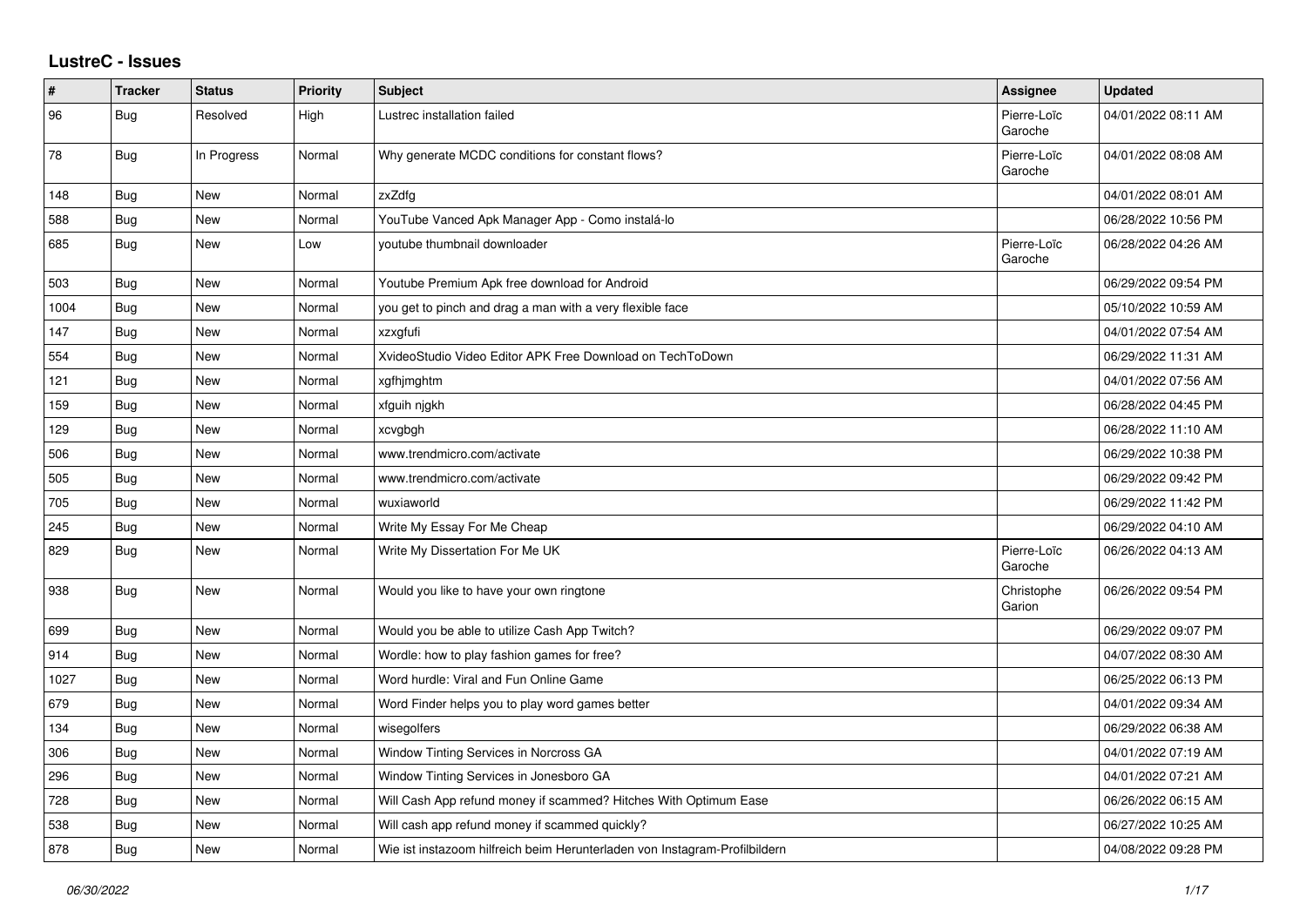| $\pmb{\#}$ | <b>Tracker</b> | <b>Status</b> | <b>Priority</b> | Subject                                                                    | Assignee               | <b>Updated</b>      |
|------------|----------------|---------------|-----------------|----------------------------------------------------------------------------|------------------------|---------------------|
| 776        | <b>Bug</b>     | New           | Normal          | Wibargain                                                                  |                        | 06/28/2022 01:57 PM |
| 587        | <b>Bug</b>     | <b>New</b>    | Normal          | Why Picsart Pro Offers Great Features                                      |                        | 06/29/2022 10:06 AM |
| 701        | Bug            | New           | Normal          | Why Law Essay Helper UK is Necessary?                                      |                        | 06/29/2022 06:29 PM |
| 922        | Bug            | <b>New</b>    | Normal          | Why Is The Need For Assignment Writing Services?                           |                        | 06/29/2022 06:48 PM |
| 757        | Bug            | <b>New</b>    | Normal          | Why Is Issue of Car Maintenance so Famous for the Consumers?               |                        | 04/01/2022 09:01 AM |
| 540        | <b>Bug</b>     | New           | Normal          | Why Haven't I Received My Cash App Card? Can I get t the reasons behind it |                        | 06/29/2022 09:42 AM |
| 884        | Bug            | <b>New</b>    | Normal          | Why do Subway Surfers popular                                              |                        | 04/01/2022 09:16 AM |
| 880        | Bug            | New           | Normal          | Why do Subway Surfers popular                                              |                        | 04/01/2022 09:16 AM |
| 551        | <b>Bug</b>     | <b>New</b>    | Normal          | Why Do Students Need Online Best Dissertation Writing Services?            |                        | 06/29/2022 06:30 PM |
| 713        | <b>Bug</b>     | <b>New</b>    | High            | Why Cupcake 2048 is a addictive game?                                      | Pierre-Loïc<br>Garoche | 04/01/2022 09:34 AM |
| 208        | Bug            | <b>New</b>    | Normal          | Why Cash app won't let me send money if scammed?                           |                        | 04/01/2022 08:54 AM |
| 188        | <b>Bug</b>     | <b>New</b>    | Normal          | Why are university students buying assignments online?                     | Pierre-Loïc<br>Garoche | 06/29/2022 07:57 PM |
| 707        | <b>Bug</b>     | New           | Normal          | Why Accounting Assignments Are Beneficial For The Students?                | Pierre-Loïc<br>Garoche | 06/28/2022 07:29 AM |
| 1008       | Bug            | <b>New</b>    | Normal          | Who was the first black woman to anchor a newscast?                        |                        | 05/10/2022 03:13 PM |
| 802        | Bug            | <b>New</b>    | Normal          | Who Is an ETL Engineer                                                     |                        | 06/28/2022 02:03 AM |
| 801        | Bug            | <b>New</b>    | Normal          | Who Is an ETL Engineer                                                     |                        | 06/27/2022 12:25 PM |
| 800        | Bug            | <b>New</b>    | Normal          | Who Is an ETL Engineer                                                     |                        | 06/29/2022 08:54 AM |
| 799        | Bug            | <b>New</b>    | Normal          | Who Is an ETL Engineer                                                     |                        | 06/29/2022 07:36 PM |
| 798        | Bug            | <b>New</b>    | Normal          | Who Is an ETL Engineer                                                     |                        | 06/29/2022 02:44 AM |
| 1123       | <b>Bug</b>     | <b>New</b>    | Normal          | Where To Watch FIFA World Cup 2022                                         |                        | 06/24/2022 03:51 AM |
| 920        | Bug            | New           | Normal          | Where I Can Get Essay Writing Services?                                    |                        | 04/11/2022 08:35 AM |
| 768        | <b>Bug</b>     | <b>New</b>    | Normal          | Where can you buy best jackets online?                                     |                        | 06/26/2022 01:50 PM |
| 300        | Bug            | <b>New</b>    | Normal          | Wheels Powder Coating Services in Norcross GA                              |                        | 04/15/2022 01:45 PM |
| 223        | <b>Bug</b>     | <b>New</b>    | Normal          | WhatsApp Plus: Download, Update and Themes                                 |                        | 06/03/2022 08:07 PM |
| 560        | <b>Bug</b>     | <b>New</b>    | Normal          | Whatsapp Aero - Make Your Phone Auto Connect                               |                        | 04/01/2022 09:28 AM |
| 1094       | Bug            | New           | Normal          | What time does direct deposit hit Cash App?                                |                        | 06/14/2022 03:27 PM |
| 1125       | Bug            | New           | Normal          | What is Wordscapes?                                                        |                        | 06/24/2022 09:05 AM |
| 1043       | Bug            | New           | Normal          | What Is The Right Way To Troubleshoot Cash App Transfer Failed Problems?   |                        | 05/25/2022 01:16 PM |
| 523        | Bug            | New           | Normal          | What Is The Right Google Account Recovery Aid To Regain Account Access?    | Pierre-Loïc<br>Garoche | 06/29/2022 08:37 PM |
| 836        | <b>Bug</b>     | New           | Normal          | What Is The Required Amount To Pay As Cash App Clearance Fee?              |                        | 04/01/2022 09:00 AM |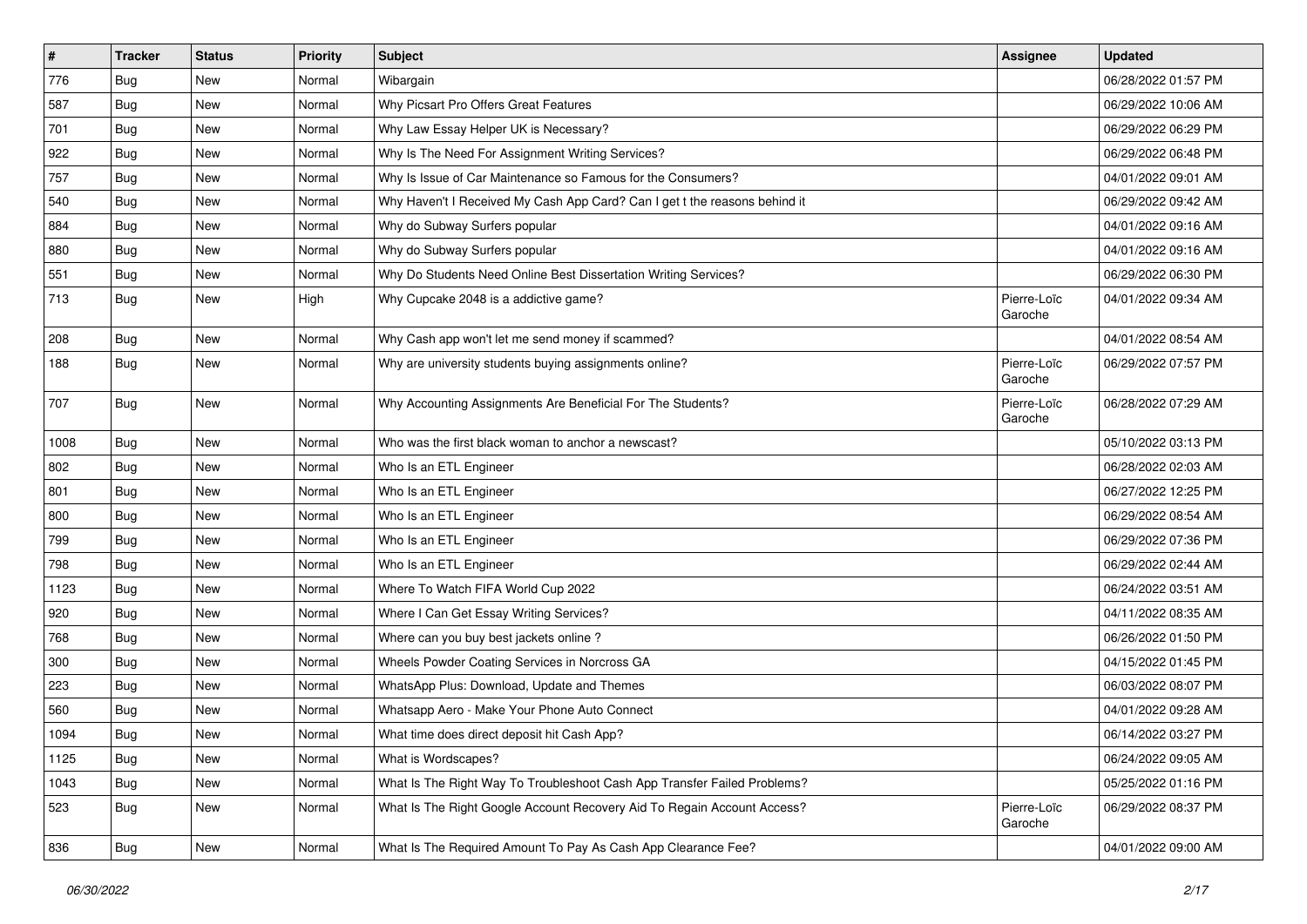| $\sharp$ | <b>Tracker</b> | <b>Status</b> | <b>Priority</b> | <b>Subject</b>                                                                | Assignee               | <b>Updated</b>      |
|----------|----------------|---------------|-----------------|-------------------------------------------------------------------------------|------------------------|---------------------|
| 636      | Bug            | New           | Normal          | What is the most popular furniture color?                                     |                        | 06/25/2022 04:57 PM |
| 520      | Bug            | <b>New</b>    | Normal          | What Is The Major Role Of Cash.app/Help and Support Page?                     |                        | 06/29/2022 08:57 PM |
| 569      | Bug            | New           | Normal          | What is the incoming and outgoing mail server for Outlook IMAP settings?      | Pierre-Loïc<br>Garoche | 06/28/2022 07:38 PM |
| 570      | Bug            | <b>New</b>    | Normal          | What is Sutton bank cash app customer service phone number?                   | Pierre-Loïc<br>Garoche | 06/28/2022 03:09 PM |
| 580      | <b>Bug</b>     | New           | High            | What is Narrative Essay?                                                      | Christophe<br>Garion   | 06/26/2022 04:49 PM |
| 1105     | <b>Bug</b>     | <b>New</b>    | High            | What is Mahjong online?                                                       |                        | 06/28/2022 03:47 AM |
| 496      | Bug            | New           | Normal          | What is Live NetTV?                                                           |                        | 06/29/2022 01:52 PM |
| 761      | Bug            | New           | Normal          | What is it about basketball that makes it so popular in the United States?    | Corentin<br>Lauverjat  | 06/29/2022 06:51 AM |
| 792      | Bug            | <b>New</b>    | Normal          | What is Google Camera Mod?                                                    |                        | 06/27/2022 10:20 AM |
| 853      | Bug            | New           | Normal          | what is dr laser                                                              |                        | 04/01/2022 09:13 AM |
| 585      | Bug            | New           | Normal          | What is cash app help number?                                                 |                        | 06/26/2022 06:21 PM |
| 764      | Bug            | <b>New</b>    | Normal          | What is available to see what I can watch HBO Max?                            |                        | 06/29/2022 08:50 PM |
| 279      | <b>Bug</b>     | New           | High            | What is an essential feature of an internal communications app?               |                        | 06/29/2022 02:57 PM |
| 667      | <b>Bug</b>     | <b>New</b>    | Normal          | What Is a Ringtone?                                                           |                        | 06/29/2022 12:34 AM |
| 477      | Bug            | New           | Normal          | What Does Online Coupon Mean?                                                 |                        | 06/28/2022 06:40 PM |
| 1112     | <b>Bug</b>     | New           | Normal          | What Cash App Policy Says If Random Person Sent Me Money On Cash App?         |                        | 06/27/2022 02:39 AM |
| 1078     | Bug            | <b>New</b>    | Normal          | What Bank Is Cash App On Plaid? Find Clarity And Assistance                   |                        | 06/15/2022 11:56 AM |
| 1010     | Bug            | New           | Normal          | what are the requirements to borrow money from cash app ? cash app borrow app | Pierre-Loïc<br>Garoche | 05/11/2022 09:29 AM |
| 675      | <b>Bug</b>     | <b>New</b>    | Normal          | What Are Smart Tactics To Fix Cash App Transfer Failed Hurdles?               |                        | 06/27/2022 09:51 AM |
| 559      | Bug            | New           | High            | What Are Permission For Applications like Facebook Sending MMS?               |                        | 06/29/2022 01:15 PM |
| 857      | Bug            | <b>New</b>    | Normal          | Welcome to the world of classic retro games                                   |                        | 04/01/2022 09:13 AM |
| 686      | Bug            | New           | Normal          | Welcome To The Most Demandable Mahipalpur Escorts Agency                      |                        | 06/27/2022 03:45 PM |
| 548      | Bug            | New           | Normal          | Web N Logo Design                                                             |                        | 06/28/2022 08:24 AM |
| 542      | Bug            | New           | Normal          | Web N Logo Design                                                             |                        | 06/29/2022 11:42 AM |
| 260      | Bug            | New           | Normal          | Web Design Services Near Me                                                   |                        | 06/26/2022 11:55 AM |
| 555      | <b>Bug</b>     | New           | Normal          | web design development in hyderabad                                           |                        | 06/29/2022 09:50 PM |
| 264      | Bug            | New           | Normal          | We Buy Your Unwanted Car                                                      | Corentin<br>Lauverjat  | 06/29/2022 05:36 PM |
| 658      | <b>Bug</b>     | New           | Normal          | Watermelon Nutrition Facts And Health Benefits                                |                        | 06/29/2022 06:46 PM |
| 314      | Bug            | New           | Normal          | Water Extraction Services in Virginia Beach VA                                |                        | 04/01/2022 07:25 AM |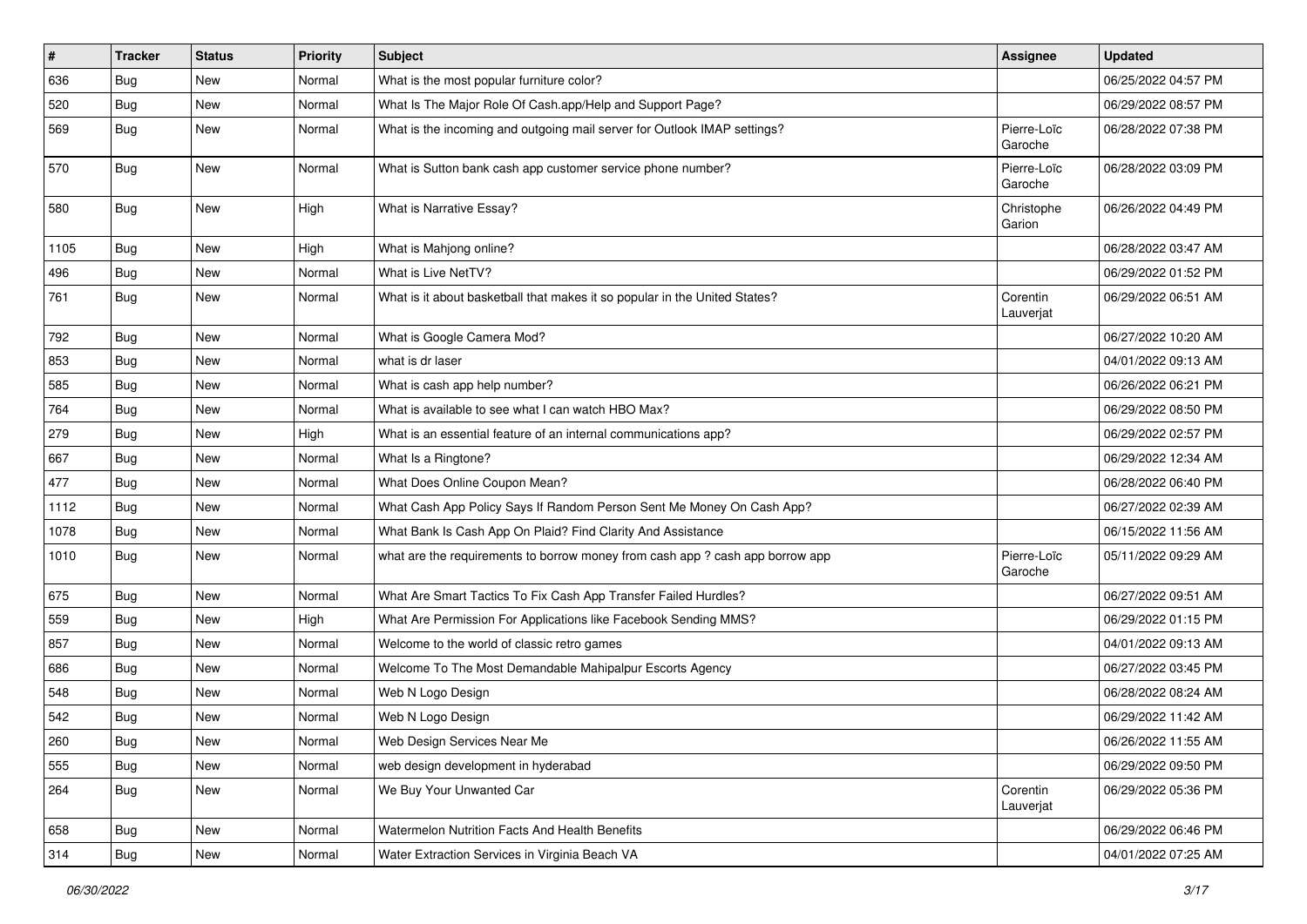| $\vert$ # | <b>Tracker</b> | <b>Status</b> | <b>Priority</b> | <b>Subject</b>                                                                   | <b>Assignee</b>      | <b>Updated</b>      |
|-----------|----------------|---------------|-----------------|----------------------------------------------------------------------------------|----------------------|---------------------|
| 313       | <b>Bug</b>     | New           | Normal          | Water Extraction Services in Virginia Beach VA                                   |                      | 06/23/2022 02:14 AM |
| 331       | Bug            | <b>New</b>    | Normal          | Water Extraction Services in Norfolk VA                                          |                      | 06/29/2022 09:13 AM |
| 346       | Bug            | New           | Normal          | Water Extraction Services in Chesapeake VA                                       |                      | 04/01/2022 07:15 AM |
| 974       | <b>Bug</b>     | <b>New</b>    | Normal          | Watch NCAA Football Live Streaming Free                                          |                      | 06/26/2022 05:33 PM |
| 969       | Bug            | <b>New</b>    | Normal          | Watch NCAA Football Live Match Free                                              |                      | 06/28/2022 01:31 PM |
| 584       | Bug            | New           | Normal          | Want the cash app customer service number to check balance?                      |                      | 06/29/2022 01:00 AM |
| 1036      | Bug            | New           | Normal          | <b>VPS Material</b>                                                              |                      | 05/18/2022 09:34 PM |
| 981       | Bug            | New           | Normal          | VidMate Mod APK                                                                  |                      | 06/28/2022 11:24 AM |
| 620       | Bug            | New           | Normal          | Viagra Meds: Fastest & Quick Delivery On Your Doorstep - USA                     |                      | 06/28/2022 04:33 AM |
| 607       | Bug            | <b>New</b>    | Normal          | Vex 5                                                                            |                      | 06/27/2022 11:24 PM |
| 722       | <b>Bug</b>     | New           | Normal          | Vergrößern Sie Instagram-Fotos mit instazoom                                     | Christophe<br>Garion | 06/28/2022 07:21 AM |
| 292       | Bug            | <b>New</b>    | Normal          | Venmo to Cash App Transfer Of Money- Explore Here                                |                      | 06/29/2022 05:52 PM |
| 1001      | Bug            | New           | Normal          | Venmo Keep Saying Error?                                                         |                      | 06/27/2022 02:20 AM |
| 301       | Bug            | <b>New</b>    | Normal          | Vehicle Electronics Services in Norcross GA                                      |                      | 04/01/2022 07:18 AM |
| 125       | <b>Bug</b>     | New           | Normal          | vbvnm                                                                            |                      | 04/01/2022 07:55 AM |
| 624       | Bug            | New           | Normal          | Use go with the Driving Directions for your go                                   |                      | 06/29/2022 05:22 PM |
| 153       | Bug            | <b>New</b>    | Normal          | urgent loan online                                                               | Christophe<br>Garion | 06/29/2022 05:43 PM |
| 464       | Bug            | <b>New</b>    | Normal          | Upholstery Cleaning Westchester MA                                               |                      | 06/28/2022 11:39 AM |
| 440       | Bug            | <b>New</b>    | Normal          | Upholstery Cleaning Watertown MA                                                 |                      | 04/01/2022 07:49 AM |
| 415       | Bug            | <b>New</b>    | Normal          | Upholstery Cleaning Somerville MA                                                |                      | 04/01/2022 07:48 AM |
| 324       | <b>Bug</b>     | <b>New</b>    | Normal          | Upholstery Cleaning Services in Virginia Beach VA                                |                      | 04/01/2022 07:26 AM |
| 339       | <b>Bug</b>     | New           | Normal          | Upholstery Cleaning Services in Norfolk VA                                       |                      | 06/17/2022 04:36 AM |
| 355       | <b>Bug</b>     | New           | Normal          | Upholstery Cleaning Services in Chesapeake VA                                    |                      | 04/01/2022 07:14 AM |
| 448       | Bug            | <b>New</b>    | Normal          | Upholstery Cleaning Quincy MA                                                    |                      | 04/01/2022 07:48 AM |
| 432       | <b>Bug</b>     | New           | Normal          | Upholstery Cleaning Newton MA                                                    |                      | 04/01/2022 07:50 AM |
| 456       | <b>Bug</b>     | New           | Normal          | Upholstery Cleaning Medford MA                                                   |                      | 04/01/2022 07:28 AM |
| 423       | <b>Bug</b>     | New           | Normal          | Upholstery Cleaning Brookline MA                                                 |                      | 04/01/2022 07:46 AM |
| 407       | Bug            | New           | Normal          | Upholstery Cleaning Boston MA                                                    |                      | 04/01/2022 07:47 AM |
| 472       | Bug            | <b>New</b>    | Normal          | Upholstery Cleaning Arlington MA                                                 |                      | 04/01/2022 07:31 AM |
| 513       | Bug            | New           | Normal          | Unlock cash app account using the easy steps:                                    | Anonymous            | 06/29/2022 04:45 PM |
| 490       | Bug            | New           | Normal          | Unlock cash app account by getting quick solutions from the technical executives |                      | 06/29/2022 09:14 PM |
| 598       | <b>Bug</b>     | New           | Normal          | Universo s / f Download                                                          |                      | 06/29/2022 09:45 AM |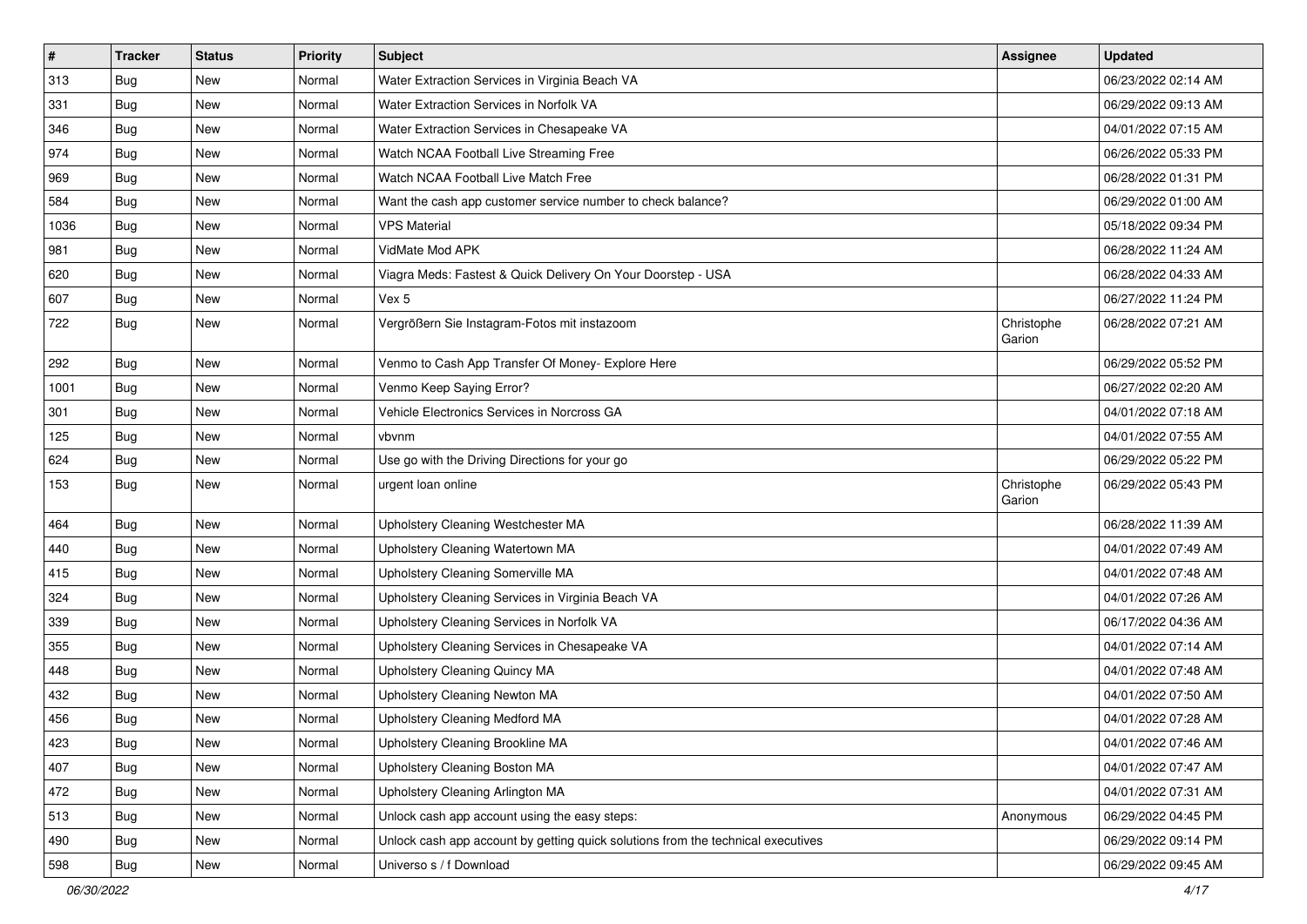| $\pmb{\#}$ | <b>Tracker</b> | <b>Status</b> | <b>Priority</b> | Subject                                                                                                 | Assignee               | <b>Updated</b>      |
|------------|----------------|---------------|-----------------|---------------------------------------------------------------------------------------------------------|------------------------|---------------------|
| 597        | <b>Bug</b>     | <b>New</b>    | Normal          | Universo s / f Download                                                                                 |                        | 06/29/2022 08:19 PM |
| 772        | <b>Bug</b>     | <b>New</b>    | Normal          | united airlines baggage policy                                                                          |                        | 06/29/2022 03:40 PM |
| 771        | Bug            | New           | Normal          | united airlines baggage policy                                                                          |                        | 06/29/2022 05:39 PM |
| 1093       | Bug            | <b>New</b>    | Normal          | Uniswap Exchange                                                                                        | Christophe<br>Garion   | 06/14/2022 11:55 AM |
| 563        | <b>Bug</b>     | New           | Normal          | Understanding the Difference Between Free and Paid Mod Apks                                             |                        | 06/29/2022 10:32 AM |
| 484        | <b>Bug</b>     | <b>New</b>    | Normal          | UK best essay writing service                                                                           |                        | 06/27/2022 02:01 PM |
| 483        | <b>Bug</b>     | <b>New</b>    | Normal          | UK best essay writing service                                                                           |                        | 06/28/2022 01:35 AM |
| 200        | <b>Bug</b>     | <b>New</b>    | Normal          | uiopi[o                                                                                                 |                        | 06/28/2022 12:33 AM |
| 168        | <b>Bug</b>     | <b>New</b>    | Normal          | UFC 256 Live Stream Online                                                                              |                        | 06/29/2022 03:42 PM |
| 113        | <b>Bug</b>     | New           | Normal          | ufc 254 live                                                                                            |                        | 06/27/2022 08:54 AM |
| 495        | <b>Bug</b>     | <b>New</b>    | Normal          | Twitch Clip Downloader Download Twitch Clips Online 2021                                                |                        | 06/29/2022 08:49 PM |
| 661        | <b>Bug</b>     | <b>New</b>    | Normal          | Turbo VPN MOD APK Download                                                                              |                        | 06/29/2022 11:57 AM |
| 1084       | <b>Bug</b>     | <b>New</b>    | Normal          | <b>Trippie Redd</b>                                                                                     |                        | 06/11/2022 09:05 AM |
| 131        | <b>Bug</b>     | <b>New</b>    | Normal          | triokids                                                                                                |                        | 04/01/2022 07:54 AM |
| 178        | <b>Bug</b>     | New           | Normal          | transparent lace wigs                                                                                   |                        | 06/29/2022 05:31 AM |
| 514        | <b>Bug</b>     | <b>New</b>    | Normal          | Trans-Caribbean                                                                                         |                        | 06/29/2022 09:33 AM |
| 909        | Bug            | <b>New</b>    | Normal          | Toca Life World APK                                                                                     |                        | 04/06/2022 04:52 AM |
| 908        | <b>Bug</b>     | <b>New</b>    | Normal          | Toca Life World APK                                                                                     |                        | 04/06/2022 03:18 AM |
| 844        | <b>Bug</b>     | <b>New</b>    | Normal          | To know Chime Routing Number call on the helpline number                                                |                        | 04/01/2022 08:58 AM |
| 837        | Bug            | New           | Normal          | To Create An Instagram Story                                                                            | Pierre-Loïc<br>Garoche | 04/01/2022 08:58 AM |
| 1114       | Bug            | New           | Normal          | To control the car, all you must do is click to go left or right and release the button to go straight. |                        | 06/29/2022 09:05 AM |
| 712        | <b>Bug</b>     | New           | Normal          | Tips and Tricks                                                                                         |                        | 06/29/2022 07:26 PM |
| 321        | Bug            | <b>New</b>    | Normal          | Tile & Grout Cleaning Services in Virginia Beach VA                                                     |                        | 06/29/2022 02:55 PM |
| 336        | Bug            | <b>New</b>    | Normal          | Tile & Grout Cleaning Services in Norfolk VA                                                            |                        | 06/29/2022 02:50 PM |
| 352        | <b>Bug</b>     | <b>New</b>    | Normal          | Tile & Grout Cleaning Services in Chesapeake VA                                                         |                        | 06/29/2022 11:19 AM |
| 945        | <b>Bug</b>     | <b>New</b>    | Normal          | TikTok 18 Mod Apk For Your Android                                                                      |                        | 04/13/2022 09:32 AM |
| 529        | Bug            | New           | Normal          | Thop TV APK - Free Download for Android                                                                 |                        | 06/29/2022 08:52 AM |
| 642        | Bug            | New           | Normal          | thong tin thoi tiet ngay hom nay                                                                        |                        | 06/29/2022 07:52 PM |
| 645        | Bug            | New           | Normal          | thong tin chinh xac nhat hom nay                                                                        |                        | 06/28/2022 02:48 PM |
| 639        | <b>Bug</b>     | New           | Normal          | thong tin chinh xac                                                                                     |                        | 06/29/2022 02:44 AM |
| 743        | Bug            | New           | Normal          | They promote 'pixel art' contests and a 'game jam' related to the work and figure of Carlos Casares     |                        | 06/28/2022 12:04 PM |
| 1065       | Bug            | New           | Normal          | The top foreign language training game in 2022                                                          |                        | 06/07/2022 04:05 AM |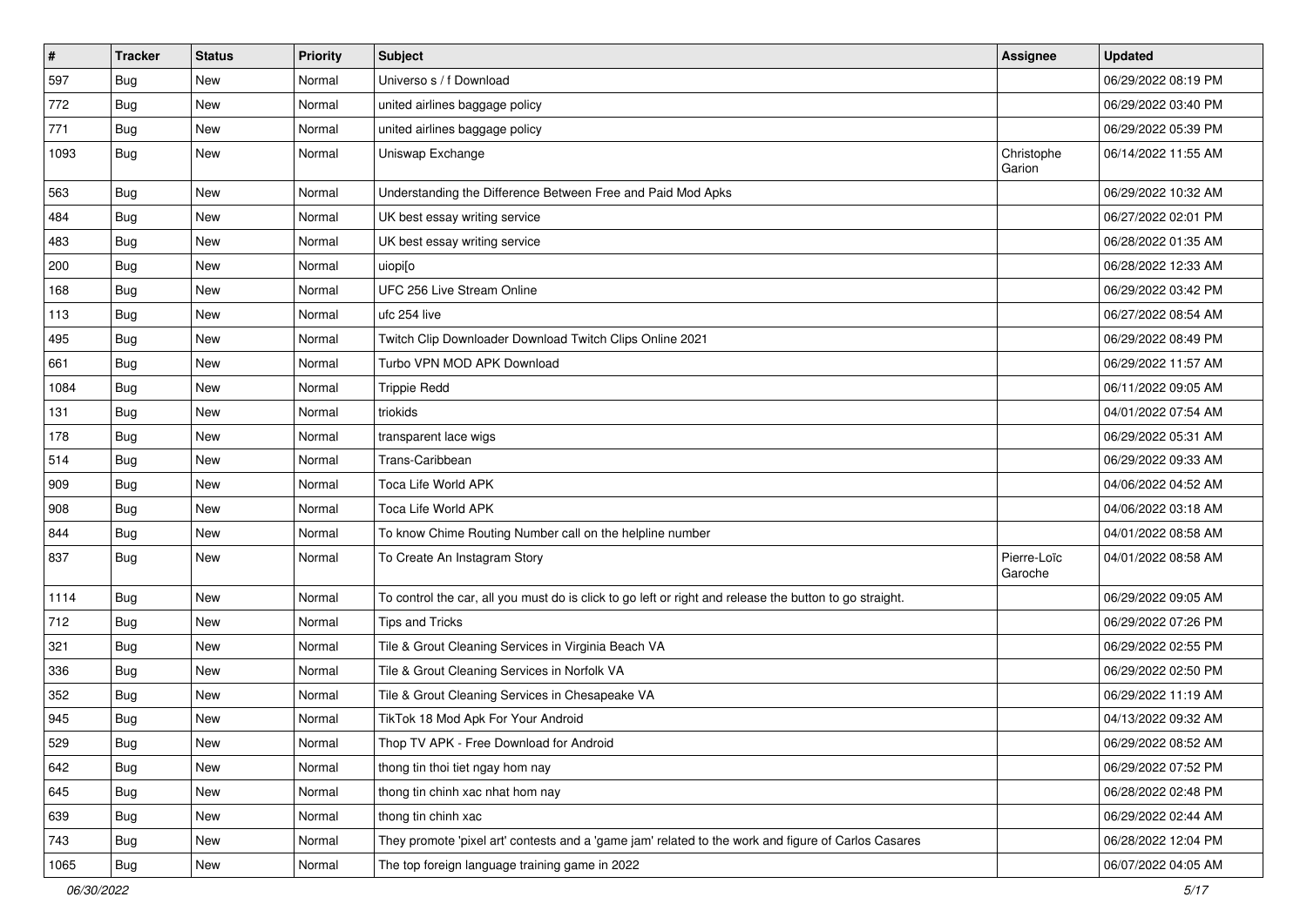| $\sharp$ | <b>Tracker</b> | <b>Status</b> | <b>Priority</b> | <b>Subject</b>                                                       | Assignee               | <b>Updated</b>      |
|----------|----------------|---------------|-----------------|----------------------------------------------------------------------|------------------------|---------------------|
| 891      | Bug            | New           | Normal          | The most interesting game today, have you tried it?                  |                        | 04/01/2022 09:17 AM |
| 512      | Bug            | <b>New</b>    | Normal          | The Importance Of Using Custom Writing Services                      |                        | 06/29/2022 12:33 PM |
| 672      | Bug            | New           | Normal          | The easiest way to delete ringtones on iPhone                        |                        | 06/28/2022 08:44 PM |
| 1033     | <b>Bug</b>     | <b>New</b>    | Normal          | The best slope 2 online games to play right now                      |                        | 05/17/2022 10:55 AM |
| 723      | Bug            | <b>New</b>    | High            | The best horror game in 2021                                         | Christophe<br>Garion   | 06/28/2022 10:32 PM |
| 674      | Bug            | <b>New</b>    | Normal          | The best game in 2021                                                | Pierre-Loïc<br>Garoche | 06/28/2022 03:17 PM |
| 1028     | Bug            | <b>New</b>    | Normal          | The Best Free Online Game to Play with Friends                       |                        | 05/16/2022 05:00 AM |
| 625      | Bug            | <b>New</b>    | Normal          | The best free online driving directions tool                         |                        | 04/01/2022 09:28 AM |
| 930      | Bug            | New           | Normal          | The best free games online                                           |                        | 04/12/2022 09:05 AM |
| 932      | <b>Bug</b>     | <b>New</b>    | Normal          | The best epic, long-playing PC games will consume days of your life. |                        | 05/15/2022 07:44 PM |
| 749      | Bug            | <b>New</b>    | Normal          | The Best Bubble Shooter Game for Android                             |                        | 06/26/2022 12:12 PM |
| 221      | Bug            | New           | Normal          | The Best APk                                                         |                        | 04/01/2022 08:49 AM |
| 246      | <b>Bug</b>     | <b>New</b>    | Normal          | The Beast App                                                        |                        | 06/29/2022 02:43 PM |
| 970      | Bug            | New           | Normal          | The Amount Of Time Does Cash App Direct Deposit Time Take?           |                        | 06/26/2022 07:32 PM |
| 1040     | <b>Bug</b>     | New           | Normal          | thabet                                                               |                        | 05/19/2022 08:05 PM |
| 482      | Bug            | <b>New</b>    | Normal          | <b>Text Window</b>                                                   |                        | 06/29/2022 11:33 PM |
| 498      | Bug            | New           | Normal          | Téléchargeur SoundCloud : SoundCloud en Mp3                          | Christophe<br>Garion   | 06/29/2022 10:51 PM |
| 961      | Bug            | <b>New</b>    | Normal          | TeaTv is an Android                                                  |                        | 06/26/2022 02:02 PM |
| 644      | Bug            | <b>New</b>    | Normal          | <b>TeaTV App Review</b>                                              |                        | 06/27/2022 11:47 AM |
| 664      | <b>Bug</b>     | <b>New</b>    | Normal          | Tea TV Apk Download - The Best Way to Watch Movies Offline           |                        | 06/29/2022 11:00 PM |
| 691      | Bug            | New           | Normal          | tea garden dublin                                                    |                        | 04/01/2022 09:31 AM |
| 926      | <b>Bug</b>     | New           | Normal          | tavor 7                                                              |                        | 06/22/2022 05:08 PM |
| 925      | Bug            | <b>New</b>    | Normal          | tavor 7                                                              |                        | 06/15/2022 03:45 AM |
| 710      | <b>Bug</b>     | New           | Normal          | Take Necessary Assistance If You Are Unable Activate Cash App Card   |                        | 06/25/2022 09:26 PM |
| 1000     | Bug            | New           | Normal          | Super easy way to zoom photos and upload to Instagram                | Christophe<br>Garion   | 06/28/2022 06:14 PM |
| 1120     | <b>Bug</b>     | New           | Normal          | Summary of 5 best coloring apps on phones                            |                        | 06/26/2022 11:32 AM |
| 1011     | Bug            | New           | Normal          | Summary of 10 best coloring apps on phones                           |                        | 05/11/2022 10:58 AM |
| 140      | <b>Bug</b>     | New           | Normal          | sugarbalanceusa                                                      |                        | 06/29/2022 04:56 PM |
| 319      | <b>Bug</b>     | New           | Normal          | Steam Cleaning Services in Virginia Beach VA                         |                        | 04/01/2022 07:27 AM |
| 334      | Bug            | New           | Normal          | Steam Cleaning Services in Norfolk VA                                |                        | 04/01/2022 07:25 AM |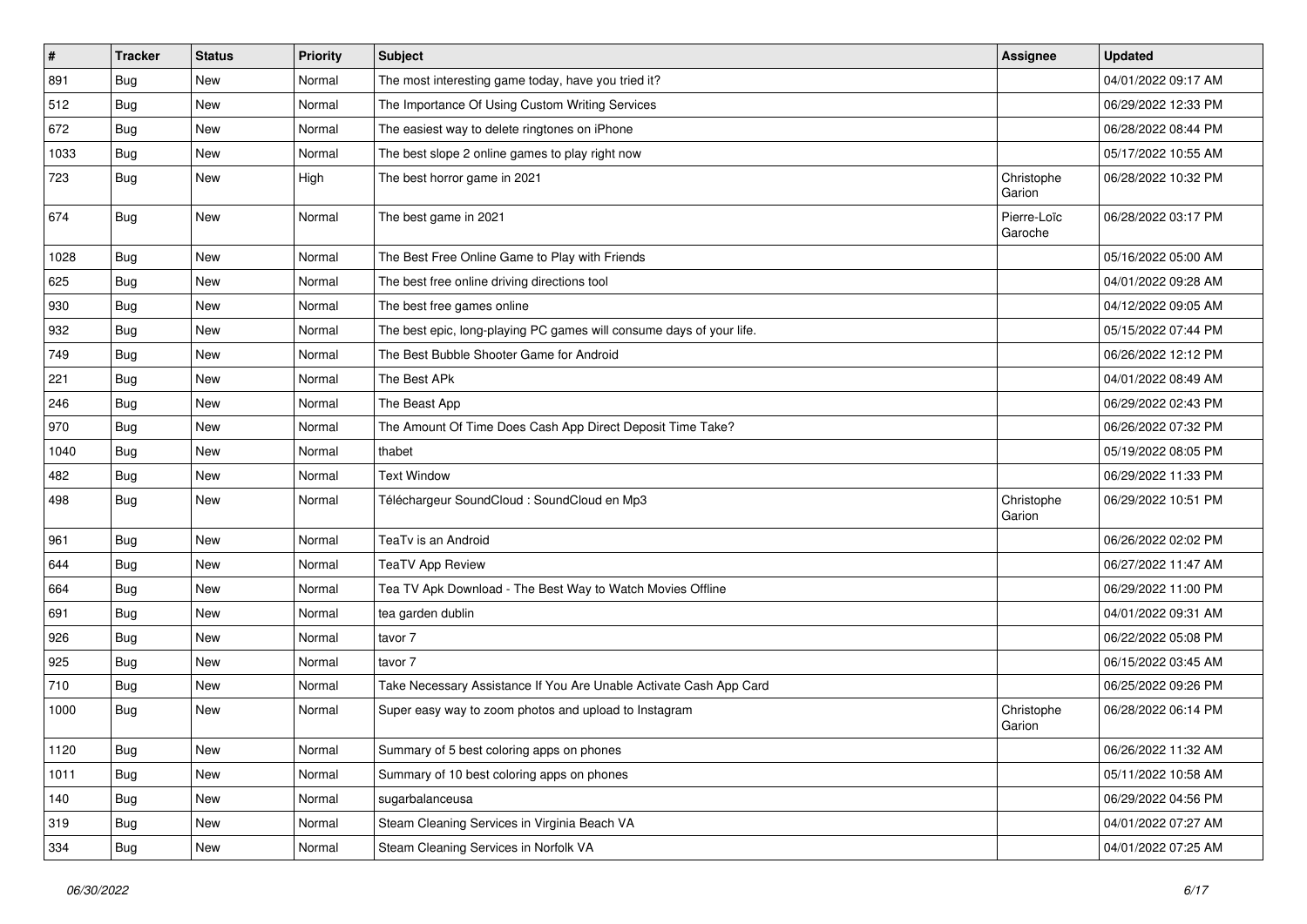| $\pmb{\#}$ | <b>Tracker</b> | <b>Status</b> | <b>Priority</b> | <b>Subject</b>                                                                       | <b>Assignee</b>        | <b>Updated</b>      |
|------------|----------------|---------------|-----------------|--------------------------------------------------------------------------------------|------------------------|---------------------|
| 349        | Bug            | New           | Normal          | Steam Cleaning Services in Chesapeake VA                                             |                        | 04/01/2022 07:14 AM |
| 309        | <b>Bug</b>     | <b>New</b>    | Normal          | Stain Removal Services in Virginia Beach VA                                          |                        | 04/01/2022 07:19 AM |
| 327        | Bug            | New           | Normal          | Stain Removal Services in Norfolk VA                                                 |                        | 04/01/2022 07:26 AM |
| 342        | Bug            | <b>New</b>    | Normal          | Stain Removal Services in Chesapeake VA                                              |                        | 04/01/2022 07:22 AM |
| 312        | Bug            | <b>New</b>    | Normal          | Stain Protection Services in Virginia Beach VA                                       |                        | 06/29/2022 07:48 PM |
| 330        | <b>Bug</b>     | New           | Normal          | Stain Protection Services in Norfolk VA                                              |                        | 04/01/2022 07:26 AM |
| 345        | Bug            | <b>New</b>    | Normal          | Stain Protection Services in Chesapeake VA                                           |                        | 06/29/2022 11:36 PM |
| 814        | Bug            | New           | Normal          | Stage Fright Cure                                                                    | Pierre-Loïc<br>Garoche | 06/28/2022 12:31 AM |
| 773        | Bug            | <b>New</b>    | Normal          | Spades - Play online free                                                            |                        | 06/28/2022 12:26 PM |
| 526        | Bug            | New           | Normal          | Soundcloud to mp3 converter - Download Soundcloud songs                              |                        | 06/29/2022 04:01 AM |
| 869        | Bug            | <b>New</b>    | Normal          | Sonnerie Post Malone 2022                                                            |                        | 04/13/2022 11:05 AM |
| 718        | <b>Bug</b>     | <b>New</b>    | High            | Solve Complex Accounting Assignments                                                 | Hamza<br>Bourbouh      | 06/29/2022 01:20 PM |
| 222        | <b>Bug</b>     | <b>New</b>    | Normal          | Social Profile links                                                                 |                        | 06/29/2022 05:59 AM |
| 1048       | Bug            | New           | Normal          | So zeigen Sie ein Instagram-Profilbild an und vergrößern es                          |                        | 05/25/2022 06:56 AM |
| 992        | <b>Bug</b>     | <b>New</b>    | Normal          | So vergrößern Sie Ihr Instagram-Profilbild                                           |                        | 06/26/2022 11:29 PM |
| 576        | Bug            | <b>New</b>    | Normal          | So laden Sie ein Instagram-Bild herunter                                             |                        | 06/29/2022 09:47 AM |
| 1018       | <b>Bug</b>     | <b>New</b>    | Normal          | So erhalten Sie ein kostenloses Hörbuch                                              |                        | 06/29/2022 11:27 AM |
| 136        | Bug            | <b>New</b>    | Normal          | snappow                                                                              |                        | 06/29/2022 10:52 PM |
| 809        | <b>Bug</b>     | <b>New</b>    | Normal          | Smash Karts - immerse yourself in the exciting race                                  |                        | 06/28/2022 09:57 AM |
| 897        | Bug            | <b>New</b>    | Normal          | Slot Pulsa Pragmatic Play                                                            | Xavier Thirioux        | 04/01/2022 12:08 PM |
| 1110       | Bug            | <b>New</b>    | Normal          | Six Guns Mod Apk Answers Your Questions                                              | Pierre-Loïc<br>Garoche | 06/28/2022 06:26 PM |
| 1108       | Bug            | <b>New</b>    | Normal          | Six Guns Mod Apk Answers Your Questions                                              |                        | 06/26/2022 06:26 PM |
| 808        | Bug            | <b>New</b>    | Normal          | Sinnvolle Guten-Morgen-Grüße                                                         |                        | 06/28/2022 10:45 PM |
| 567        | <b>Bug</b>     | <b>New</b>    | Normal          | Singapore assignment help                                                            |                        | 06/29/2022 09:03 PM |
| 72         | <b>Bug</b>     | <b>New</b>    | Normal          | Simulinkd does not match Lustre using EMF backend when using nested Merge expression | Pierre-Loïc<br>Garoche | 04/01/2022 08:06 AM |
| 500        | Bug            | New           | Normal          | Simply contact the technical team, to find the solution to cash app refund problems. | Pierre-Loïc<br>Garoche | 06/29/2022 08:08 PM |
| 898        | Bug            | New           | Normal          | Shadow Fight 2 Mod APK                                                               |                        | 04/02/2022 09:17 AM |
| 652        | Bug            | New           | Normal          | Sesame Health Benefits                                                               |                        | 06/29/2022 07:46 PM |
| 1055       | Bug            | New           | Normal          | seo apk                                                                              | Pierre-Loïc<br>Garoche | 05/27/2022 06:23 AM |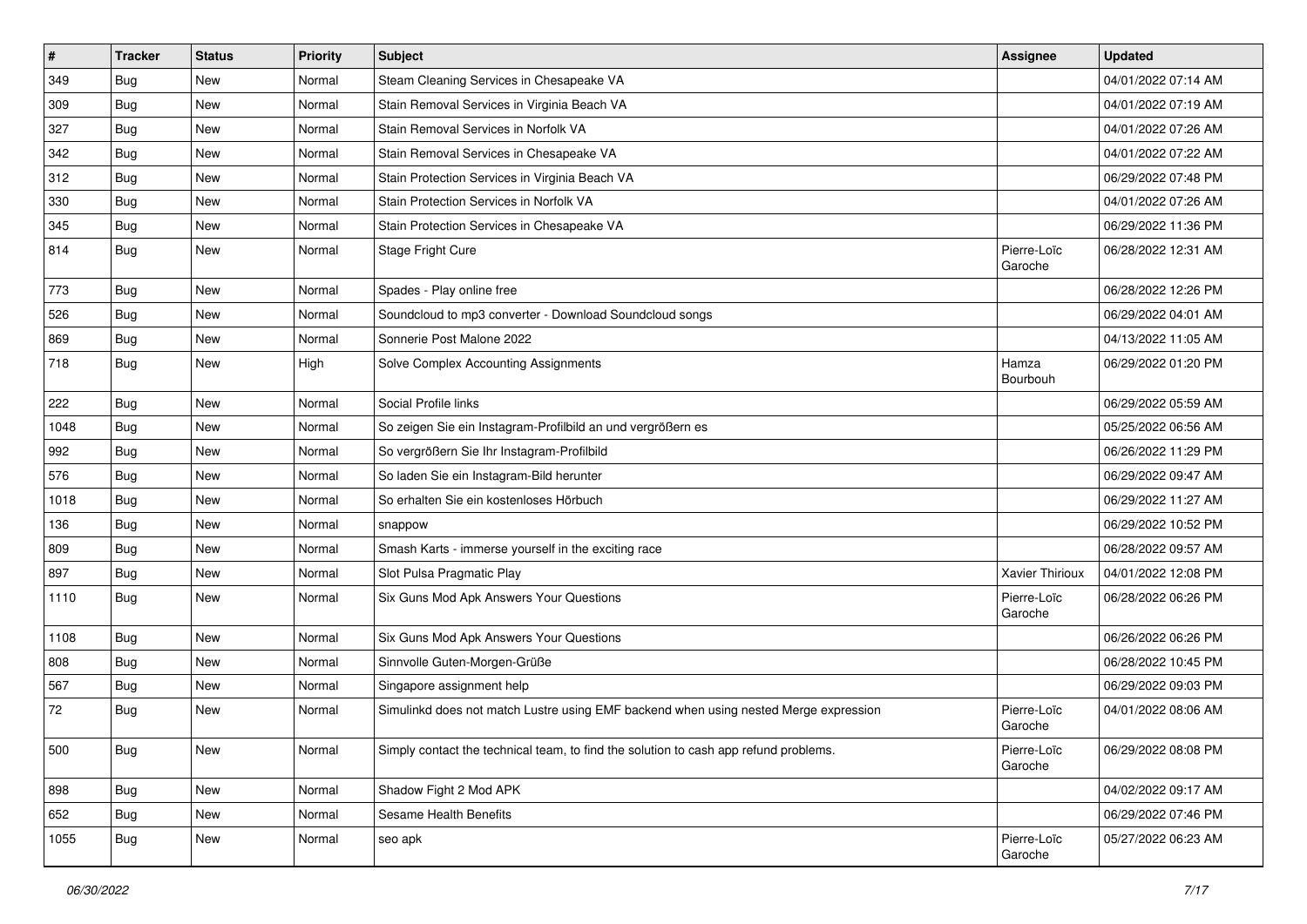| #    | <b>Tracker</b> | <b>Status</b> | <b>Priority</b> | Subject                                                             | <b>Assignee</b> | <b>Updated</b>      |
|------|----------------|---------------|-----------------|---------------------------------------------------------------------|-----------------|---------------------|
| 197  | <b>Bug</b>     | New           | Normal          | SBL JABORANDI PLUS HAIR OIL - COMPLETE SCALP CARE (100ML)           |                 | 06/29/2022 09:04 PM |
| 199  | Bug            | New           | Normal          | SBL CLEARSTONE DROPS (30ML)                                         |                 | 04/01/2022 08:23 AM |
| 252  | <b>Bug</b>     | New           | Normal          | Samsung U600 - Is Essential Business And Personal Phone             |                 | 04/04/2022 04:45 AM |
| 791  | Bug            | New           | Normal          | Samsnung TV Plus is not working                                     |                 | 04/01/2022 09:03 AM |
| 651  | Bug            | New           | Normal          | Salmon Health Benefits                                              |                 | 06/28/2022 05:49 PM |
| 638  | <b>Bug</b>     | New           | Normal          | Run 3 game                                                          |                 | 06/26/2022 06:31 AM |
| 322  | <b>Bug</b>     | New           | Normal          | Rug Cleaning Services in Virginia Beach VA                          |                 | 04/01/2022 07:26 AM |
| 337  | Bug            | New           | Normal          | Rug Cleaning Services in Norfolk VA                                 |                 | 04/01/2022 07:23 AM |
| 353  | <b>Bug</b>     | New           | Normal          | Rug Cleaning Services in Chesapeake VA                              |                 | 04/01/2022 07:14 AM |
| 160  | Bug            | <b>New</b>    | Normal          | rtyuiv wbhyu                                                        |                 | 04/01/2022 07:56 AM |
| 261  | <b>Bug</b>     | New           | Normal          | Ringtone Downloads - Easy Ways Come Up With Your Own Ringtones      |                 | 06/29/2022 08:23 AM |
| 595  | <b>Bug</b>     | <b>New</b>    | Normal          | RFM Online - une révolution dans la gestion de l'identité numérique |                 | 06/27/2022 11:06 PM |
| 250  | Bug            | <b>New</b>    | Normal          | Reviews of phone ringtones                                          |                 | 06/29/2022 12:29 AM |
| 804  | <b>Bug</b>     | New           | Normal          | Review                                                              |                 | 06/29/2022 03:32 AM |
| 471  | <b>Bug</b>     | New           | Normal          | Residential Floor Cleaning Westchester MA                           |                 | 06/28/2022 12:23 PM |
| 447  | <b>Bug</b>     | New           | Normal          | Residential Floor Cleaning Watertown MA                             |                 | 04/01/2022 07:49 AM |
| 422  | Bug            | New           | Normal          | Residential Floor Cleaning Somerville MA                            |                 | 04/01/2022 07:46 AM |
| 455  | Bug            | New           | Normal          | Residential Floor Cleaning Quincy MA                                |                 | 04/01/2022 07:38 AM |
| 439  | <b>Bug</b>     | New           | Normal          | Residential Floor Cleaning Newton MA                                |                 | 04/01/2022 07:49 AM |
| 463  | Bug            | New           | Normal          | Residential Floor Cleaning Medford MA                               |                 | 04/01/2022 07:32 AM |
| 431  | <b>Bug</b>     | <b>New</b>    | Normal          | Residential Floor Cleaning Brookline MA                             |                 | 04/01/2022 07:50 AM |
| 414  | Bug            | New           | Normal          | Residential Floor Cleaning Boston MA                                |                 | 04/01/2022 07:46 AM |
| 1082 | Bug            | <b>New</b>    | Normal          | Reset chime bank password without phone number                      |                 | 06/15/2022 11:56 AM |
| 139  | <b>Bug</b>     | New           | Normal          | relseo                                                              |                 | 06/28/2022 08:48 PM |
| 695  | <b>Bug</b>     | New           | Normal          | Refer Listas IPTV Apk                                               |                 | 06/29/2022 06:50 AM |
| 875  | Bug            | <b>New</b>    | Normal          | Red ball game                                                       |                 | 04/01/2022 09:15 AM |
| 704  | <b>Bug</b>     | New           | Normal          | Reach support team of Chime Customer Service for instant help       |                 | 06/29/2022 05:49 AM |
| 917  | <b>Bug</b>     | New           | Normal          | Random Person Sent Me Money on Cash App-find solution?              |                 | 04/09/2022 12:32 PM |
| 549  | Bug            | New           | Normal          | Radio Luisteren                                                     |                 | 06/29/2022 10:01 PM |
| 1096 | <b>Bug</b>     | New           | Normal          | Race and experience new life.                                       |                 | 06/26/2022 06:07 PM |
| 488  | Bug            | New           | Normal          | Quick solution to solve cash app dispute by the technical team      |                 | 06/29/2022 11:32 PM |
| 1023 | Bug            | New           | Normal          | Questions That Are Typically Asked About Trap The Cat               |                 | 05/14/2022 03:51 AM |
| 244  | <b>Bug</b>     | New           | Normal          | Quels sont les avantages des stations de radio en ligne.            |                 | 06/29/2022 09:56 PM |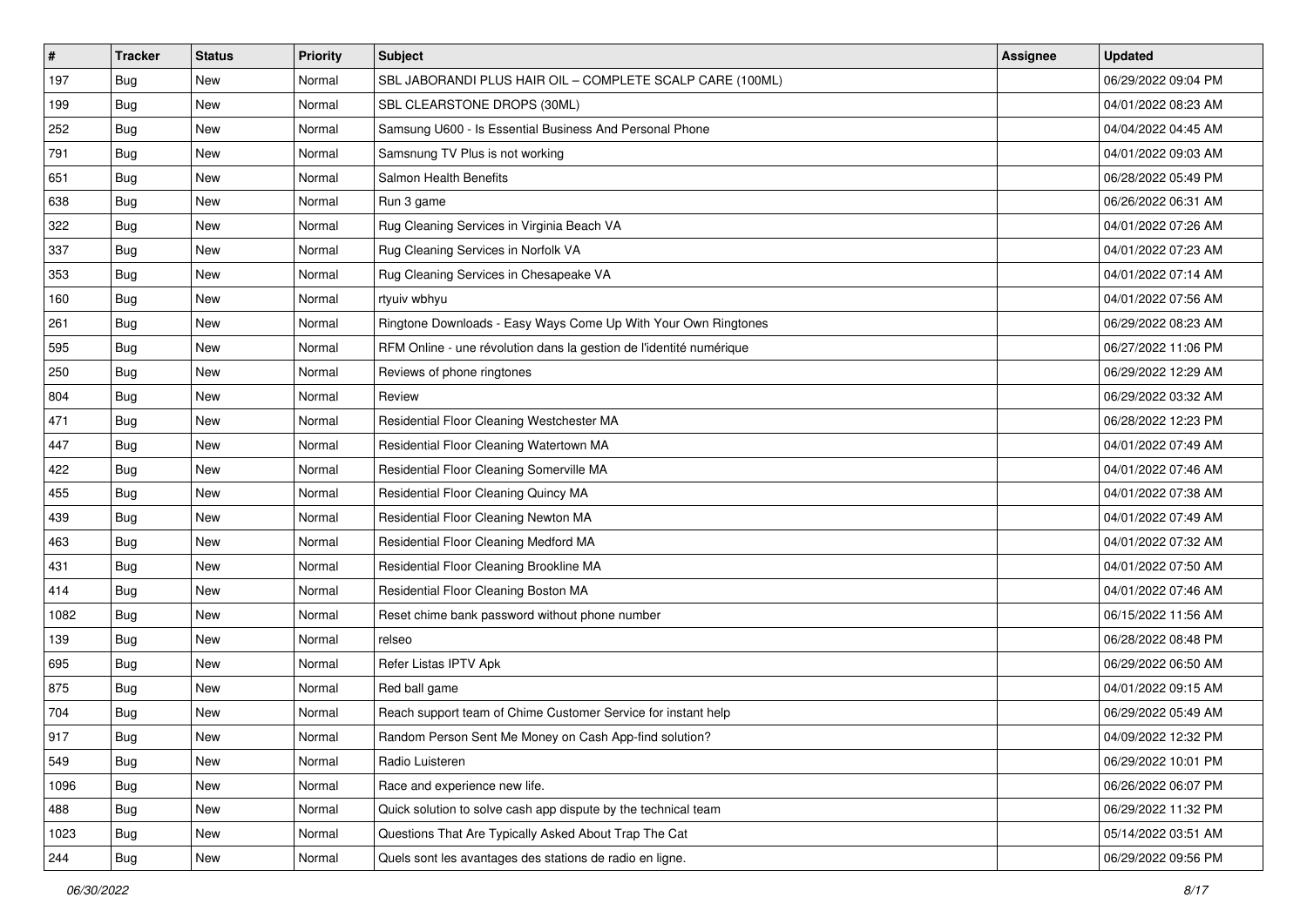| $\vert$ # | <b>Tracker</b> | <b>Status</b> | <b>Priority</b> | <b>Subject</b>                                                              | Assignee               | <b>Updated</b>      |
|-----------|----------------|---------------|-----------------|-----------------------------------------------------------------------------|------------------------|---------------------|
| 715       | <b>Bug</b>     | <b>New</b>    | Normal          | Puppy Playtime Descargar gratis                                             |                        | 06/28/2022 10:46 PM |
| 850       | Bug            | <b>New</b>    | Normal          | Puppy Playtime APK Android                                                  |                        | 04/01/2022 09:14 AM |
| 797       | Bug            | New           | Normal          | Psychedelic                                                                 | Christophe<br>Garion   | 06/28/2022 11:11 PM |
| 73        | <b>Bug</b>     | New           | Urgent          | properties ID is not set in Json in EMF backend                             | Pierre-Loïc<br>Garoche | 06/27/2022 09:11 PM |
| 517       | Bug            | New           | Normal          | Proficient tips to take help of cash app support professionals:             |                        | 06/26/2022 07:34 AM |
| 152       | <b>Bug</b>     | New           | High            | professional bridal makeup artist                                           | Christophe<br>Garion   | 06/26/2022 05:44 PM |
| 211       | Bug            | New           | Normal          | Problem in Cash App rebate? Call Cash App customer service number for help. |                        | 06/29/2022 01:49 PM |
| 1113      | <b>Bug</b>     | <b>New</b>    | Normal          | Press the button to control your car                                        |                        | 06/20/2022 12:09 PM |
| 603       | Bug            | <b>New</b>    | Normal          | Premiere gratuito da lista de IPTV                                          |                        | 06/29/2022 08:40 PM |
| 218       | Bug            | New           | Normal          | Popular Educational trends                                                  |                        | 06/29/2022 10:45 PM |
| 872       | Bug            | <b>New</b>    | Normal          | Poppy Playtime Horror Game Free                                             |                        | 04/01/2022 09:11 AM |
| 830       | Bug            | New           | Normal          | Poppy Playtime APK                                                          |                        | 06/27/2022 10:31 PM |
| 860       | <b>Bug</b>     | New           | Normal          | pokemon guide                                                               | Pierre-Loïc<br>Garoche | 06/18/2022 08:18 PM |
| 766       | Bug            | <b>New</b>    | Normal          | Pobreflix Mod APK Review                                                    |                        | 06/29/2022 10:55 PM |
| 600       | Bug            | <b>New</b>    | Normal          | Play Store Pro                                                              |                        | 06/27/2022 09:43 PM |
| 816       | <b>Bug</b>     | <b>New</b>    | Normal          | Play Scribble io fun with everyone                                          |                        | 06/28/2022 03:20 PM |
| 640       | <b>Bug</b>     | <b>New</b>    | Normal          | play game with me                                                           |                        | 06/28/2022 06:33 AM |
| 556       | <b>Bug</b>     | <b>New</b>    | Normal          | Play Game Mod Apk With Your Friends                                         |                        | 06/29/2022 01:00 AM |
| 752       | Bug            | <b>New</b>    | Normal          | Plagerism checker                                                           |                        | 06/26/2022 06:33 PM |
| 744       | <b>Bug</b>     | <b>New</b>    | Normal          | <b>Pixel Survive</b>                                                        |                        | 06/28/2022 05:13 AM |
| 975       | Bug            | <b>New</b>    | Normal          | Payback 2 Mod APK                                                           |                        | 05/05/2022 10:56 AM |
| 1090      | Bug            | <b>New</b>    | Normal          | Pay Someone To Do My Assignment                                             |                        | 06/11/2022 03:15 PM |
| 1089      | <b>Bug</b>     | <b>New</b>    | Normal          | Pay Someone To Do My Assignment                                             |                        | 06/15/2022 04:44 AM |
| 817       | <b>Bug</b>     | <b>New</b>    | Normal          | Pacman 30th Anniversary                                                     |                        | 06/28/2022 09:20 AM |
| 280       | <b>Bug</b>     | <b>New</b>    | Normal          | Pacific Web Design                                                          |                        | 06/28/2022 01:25 PM |
| 138       | Bug            | <b>New</b>    | Normal          | own-sweethome                                                               |                        | 06/28/2022 08:42 PM |
| 662       | <b>Bug</b>     | <b>New</b>    | Normal          | Oreo TV Download - The Easiest Way to Watch Live TV                         |                        | 06/29/2022 08:19 PM |
| 643       | Bug            | <b>New</b>    | Normal          | Oreo TV Apk Download                                                        |                        | 06/28/2022 04:57 PM |
| 858       | Bug            | <b>New</b>    | Normal          | opourid                                                                     | Christophe<br>Garion   | 04/01/2022 09:13 AM |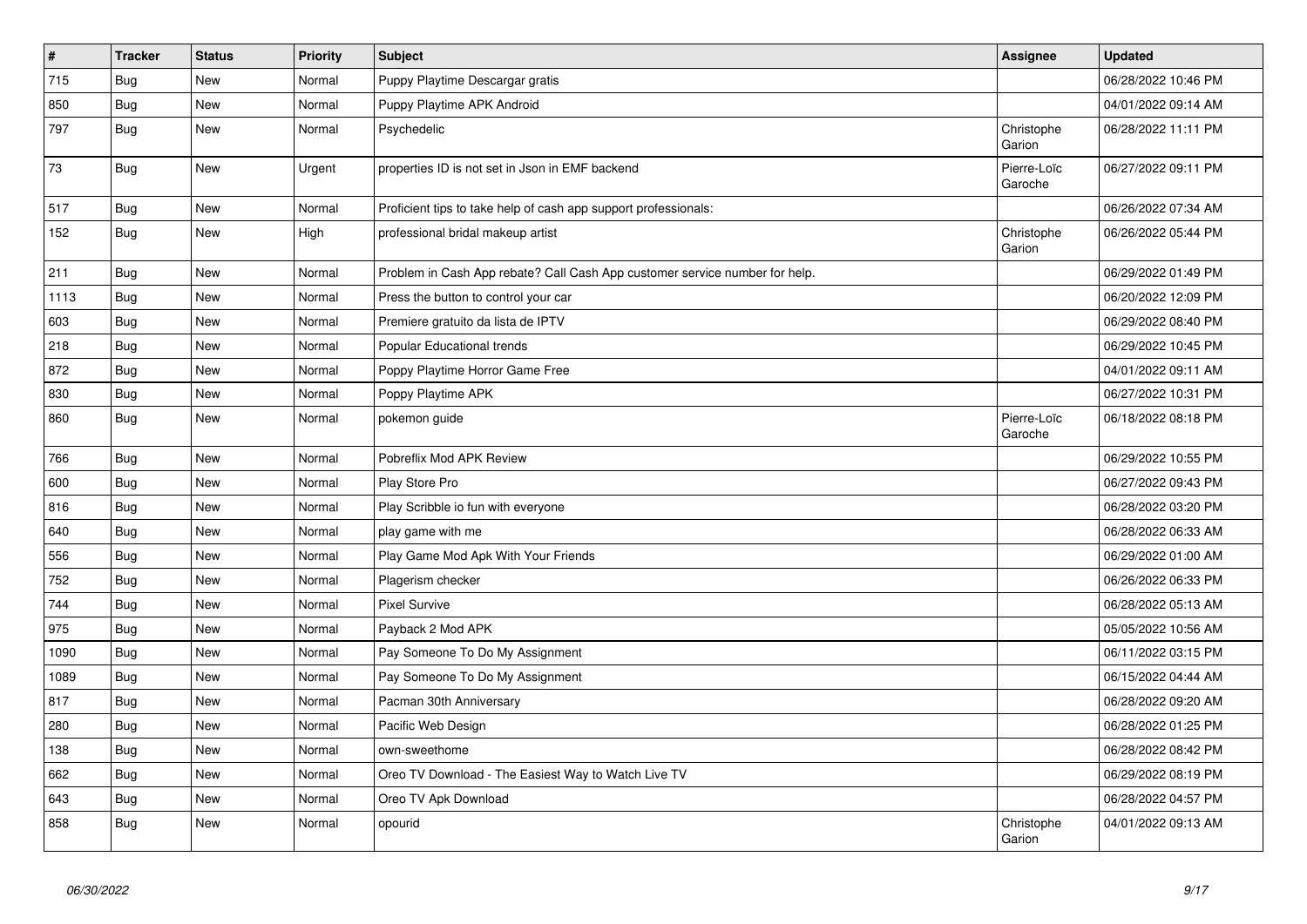| $\pmb{\#}$ | <b>Tracker</b> | <b>Status</b> | <b>Priority</b> | Subject                                                                                | Assignee              | <b>Updated</b>      |
|------------|----------------|---------------|-----------------|----------------------------------------------------------------------------------------|-----------------------|---------------------|
| 1047       | Bug            | <b>New</b>    | Normal          | Opensea                                                                                | Corentin<br>Lauverjat | 05/24/2022 02:32 PM |
| 753        | Bug            | New           | Normal          | onlineessaygrader                                                                      |                       | 06/28/2022 05:55 AM |
| 619        | <b>Bug</b>     | <b>New</b>    | Normal          | Online Trusted Medicine Store in US for Health - Genericmedsupply                      |                       | 06/29/2022 12:26 AM |
| 609        | Bug            | <b>New</b>    | High            | Online Trusted Medicine Store in US for Health - Genericmedsupply                      |                       | 06/29/2022 04:53 AM |
| 856        | <b>Bug</b>     | <b>New</b>    | Normal          | Online Classes Assistance Help For Student                                             |                       | 04/01/2022 09:13 AM |
| 855        | <b>Bug</b>     | <b>New</b>    | Normal          | Online Classes Assistance Help For Student                                             |                       | 04/01/2022 09:13 AM |
| 659        | Bug            | <b>New</b>    | Normal          | Olive Oil Properties And Health Benefits                                               |                       | 06/29/2022 11:15 AM |
| 364        | Bug            | <b>New</b>    | Normal          | Office Moving Services in Washington DC                                                |                       | 04/01/2022 07:13 AM |
| 388        | Bug            | <b>New</b>    | Normal          | Office Moving Services in Sterling VA                                                  |                       | 04/01/2022 07:16 AM |
| 400        | <b>Bug</b>     | New           | Normal          | Office Moving Services in Potomac MD                                                   |                       | 06/29/2022 05:42 AM |
| 382        | <b>Bug</b>     | <b>New</b>    | Normal          | Office Moving Services in McLean VA                                                    |                       | 04/01/2022 07:17 AM |
| 406        | <b>Bug</b>     | <b>New</b>    | Normal          | Office Moving Services in Gaithersburg MD                                              |                       | 04/01/2022 07:47 AM |
| 376        | <b>Bug</b>     | <b>New</b>    | Normal          | Office Moving Services in Fairfax VA                                                   |                       | 04/01/2022 07:17 AM |
| 358        | <b>Bug</b>     | <b>New</b>    | Normal          | Office Moving Services in Baltimore MD                                                 |                       | 04/01/2022 07:13 AM |
| 370        | Bug            | New           | Normal          | Office Moving Services in Arlington County VA                                          |                       | 04/01/2022 07:16 AM |
| 394        | Bug            | <b>New</b>    | Normal          | Office Moving Services in Annapolis MD                                                 |                       | 04/01/2022 07:15 AM |
| 311        | Bug            | <b>New</b>    | Normal          | Odor Removal Services in Virginia Beach VA                                             |                       | 04/01/2022 07:19 AM |
| 329        | <b>Bug</b>     | <b>New</b>    | Normal          | Odor Removal Services in Norfolk VA                                                    |                       | 04/01/2022 07:22 AM |
| 344        | <b>Bug</b>     | <b>New</b>    | Normal          | Odor Removal Services in Chesapeake VA                                                 |                       | 06/25/2022 12:42 AM |
| 777        | Bug            | <b>New</b>    | Normal          | Obtain driving instructions using Google Maps.                                         |                       | 06/29/2022 07:00 AM |
| 183        | <b>Bug</b>     | <b>New</b>    | Normal          | Nursing Assignment Help Online                                                         |                       | 06/30/2022 12:16 AM |
| 1005       | Bug            | <b>New</b>    | High            | Nursing Assignment Help in UK                                                          |                       | 05/13/2022 05:33 PM |
| 828        | <b>Bug</b>     | <b>New</b>    | Normal          | Nursery management                                                                     |                       | 06/28/2022 12:10 PM |
| 481        | <b>Bug</b>     | <b>New</b>    | Normal          | Nur Online Shop                                                                        |                       | 06/29/2022 03:52 PM |
| 480        | <b>Bug</b>     | <b>New</b>    | Normal          | Nur Online Shop                                                                        |                       | 06/29/2022 10:28 PM |
| 862        | <b>Bug</b>     | <b>New</b>    | Normal          | none                                                                                   |                       | 04/01/2022 09:11 AM |
| 185        | <b>Bug</b>     | <b>New</b>    | Normal          | Non-Plagiarized Research Writing                                                       |                       | 06/29/2022 07:58 AM |
| 821        | Bug            | New           | Normal          | Nicoo - A Review of the Popular Battle Royale Game                                     |                       | 06/28/2022 08:30 AM |
| 115        | Bug            | New           | Normal          | NFL LIVE STREAM                                                                        |                       | 06/29/2022 07:00 PM |
| 1026       | Bug            | New           | Normal          | New Puzzle Game for All Age - Dordle                                                   |                       | 06/25/2022 06:17 PM |
| 209        | Bug            | New           | Normal          | Neglect to access old Cash App account considering message notice issue? Contact help. |                       | 06/29/2022 10:55 PM |
| 583        | Bug            | New           | High            | Need the Cash app customer service phone number?                                       |                       | 06/29/2022 09:28 AM |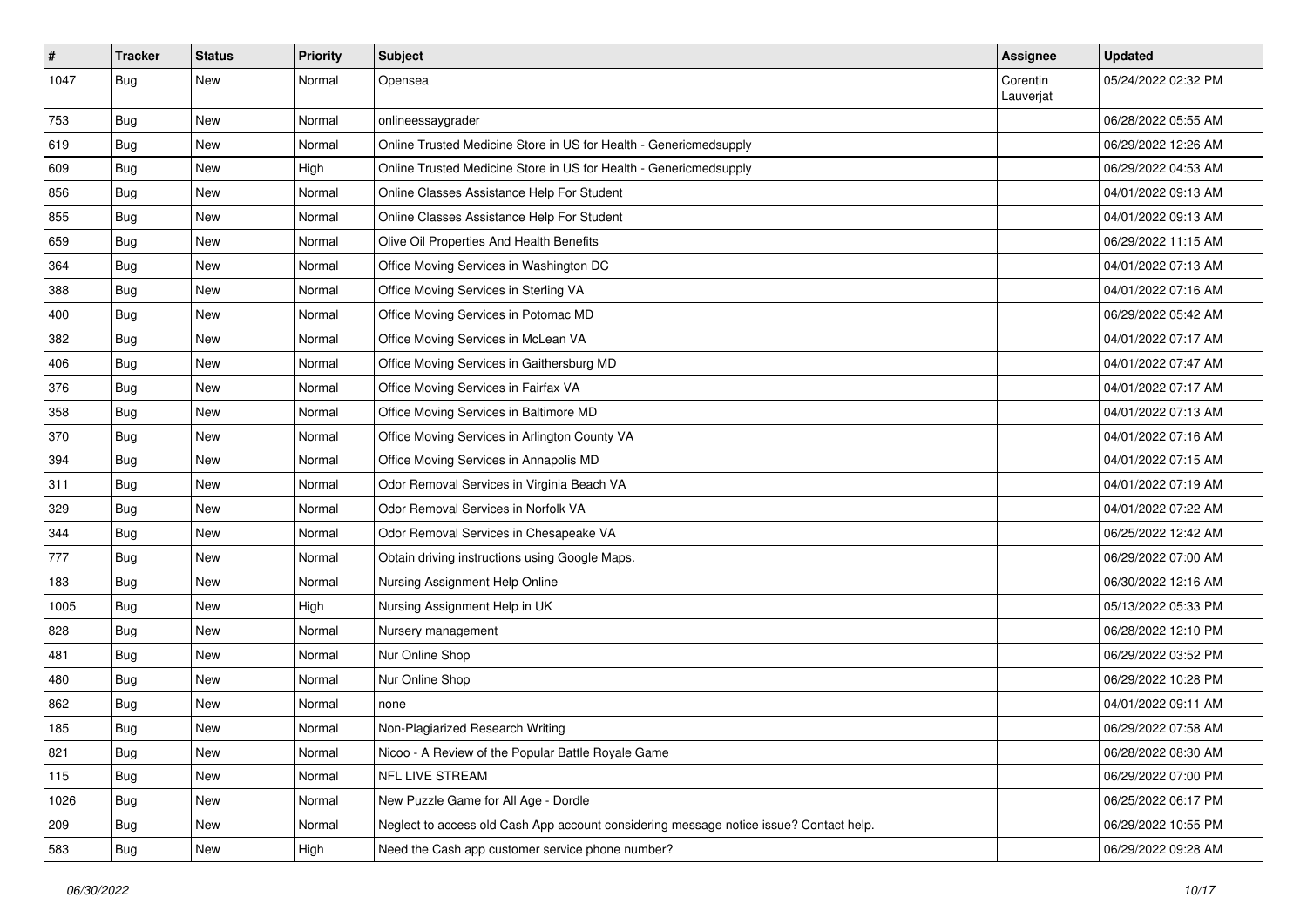| #   | <b>Tracker</b> | <b>Status</b> | <b>Priority</b> | Subject                                                                             | Assignee | <b>Updated</b>      |
|-----|----------------|---------------|-----------------|-------------------------------------------------------------------------------------|----------|---------------------|
| 550 | <b>Bug</b>     | <b>New</b>    | Normal          | Nederland FM - beste manieren om naar internationale radio op internet te luisteren |          | 06/29/2022 12:06 AM |
| 234 | Bug            | New           | Normal          | My Personal Experience With the College Writing Services                            |          | 06/29/2022 12:28 PM |
| 532 | Bug            | New           | Normal          | My Assignment Help                                                                  |          | 06/29/2022 10:39 AM |
| 790 | Bug            | New           | Normal          | My app                                                                              |          | 04/01/2022 09:03 AM |
| 990 | Bug            | <b>New</b>    | Normal          | Mushrooms                                                                           |          | 06/26/2022 05:41 AM |
| 362 | <b>Bug</b>     | New           | Normal          | Moving Services in Washington DC                                                    |          | 04/01/2022 07:13 AM |
| 386 | <b>Bug</b>     | New           | Normal          | Moving Services in Sterling VA                                                      |          | 04/01/2022 07:16 AM |
| 398 | Bug            | New           | Normal          | Moving Services in Potomac MD                                                       |          | 04/01/2022 07:32 AM |
| 380 | <b>Bug</b>     | New           | Normal          | Moving Services in McLean VA                                                        |          | 06/29/2022 08:29 PM |
| 404 | Bug            | <b>New</b>    | Normal          | Moving Services in Gaithersburg MD                                                  |          | 04/01/2022 07:47 AM |
| 374 | <b>Bug</b>     | New           | Normal          | Moving Services in Fairfax VA                                                       |          | 04/01/2022 07:18 AM |
| 356 | <b>Bug</b>     | <b>New</b>    | Normal          | Moving Services in Baltimore MD                                                     |          | 04/01/2022 07:13 AM |
| 368 | Bug            | <b>New</b>    | Normal          | Moving Services in Arlington County VA                                              |          | 04/01/2022 07:12 AM |
| 392 | <b>Bug</b>     | New           | Normal          | Moving Services in Annapolis MD                                                     |          | 04/01/2022 07:16 AM |
| 935 | <b>Bug</b>     | New           | Normal          | MovieBox Pro Apk - Watch Movies and TV Shows on Your Android Phone                  |          | 06/26/2022 04:11 AM |
| 934 | <b>Bug</b>     | New           | Normal          | MovieBox Pro Apk - Watch Movies and TV Shows on Your Android Phone                  |          | 05/10/2022 11:01 AM |
| 318 | Bug            | New           | Normal          | Mold Removal Services in Virginia Beach VA                                          |          | 04/01/2022 07:27 AM |
| 333 | Bug            | <b>New</b>    | Normal          | Mold Removal Services in Norfolk VA                                                 |          | 06/29/2022 08:31 PM |
| 348 | <b>Bug</b>     | New           | Normal          | Mold Removal Services in Chesapeake VA                                              |          | 06/28/2022 12:53 AM |
| 248 | Bug            | New           | Normal          | Mobile ringtones and attractiveness ringtones                                       |          | 06/29/2022 07:31 PM |
| 726 | <b>Bug</b>     | New           | Normal          | Mobile Application Development Services                                             |          | 06/28/2022 04:44 PM |
| 905 | Bug            | <b>New</b>    | Normal          | MINI MILITIA MOD APK                                                                |          | 05/19/2022 01:54 PM |
| 820 | Bug            | <b>New</b>    | Normal          | Metal Slug Apk para Android                                                         |          | 06/29/2022 12:55 PM |
| 819 | <b>Bug</b>     | New           | Normal          | Metal Slug Apk para Android                                                         |          | 06/27/2022 09:35 AM |
| 205 | <b>Bug</b>     | New           | Low             | Mens Designer Glasses                                                               |          | 06/29/2022 11:48 PM |
| 988 | Bug            | <b>New</b>    | Normal          | <b>Medicinal Mushrooms</b>                                                          |          | 06/27/2022 09:33 AM |
| 987 | <b>Bug</b>     | New           | Normal          | <b>Medicinal Mushrooms</b>                                                          |          | 06/27/2022 07:13 PM |
| 114 | Bug            | New           | Normal          | <b>Medical Research Writing Services</b>                                            |          | 06/28/2022 12:06 AM |
| 991 | Bug            | New           | Normal          | <b>MDMA MOLLY</b>                                                                   |          | 05/03/2022 12:03 AM |
| 310 | <b>Bug</b>     | New           | Normal          | Mattress Cleaning Services in Virginia Beach VA                                     |          | 06/26/2022 04:33 AM |
| 328 | Bug            | New           | Normal          | Mattress Cleaning Services in Norfolk VA                                            |          | 04/01/2022 07:26 AM |
| 343 | Bug            | New           | Normal          | Mattress Cleaning Services in Chesapeake VA                                         |          | 04/01/2022 07:16 AM |
| 953 | <b>Bug</b>     | New           | Normal          | Manga Dogs - Read Your Favorite Comics on Your Smartphone                           |          | 06/27/2022 03:53 PM |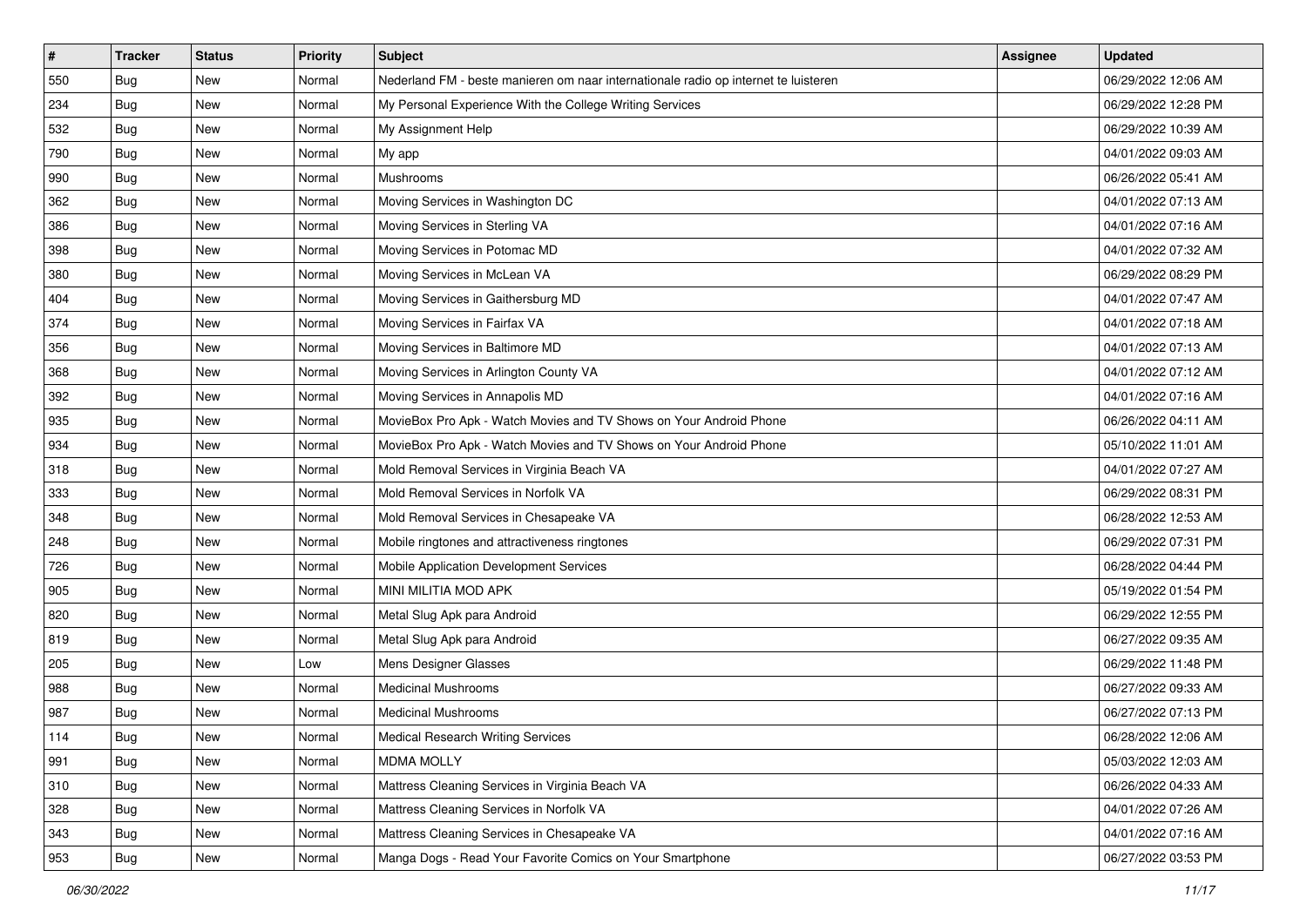| $\vert$ # | <b>Tracker</b> | <b>Status</b> | <b>Priority</b> | <b>Subject</b>                                                                                                                                           | <b>Assignee</b>      | <b>Updated</b>      |
|-----------|----------------|---------------|-----------------|----------------------------------------------------------------------------------------------------------------------------------------------------------|----------------------|---------------------|
| 288       | Bug            | <b>New</b>    | Normal          | Make shopping easier                                                                                                                                     |                      | 04/01/2022 07:56 AM |
| 287       | Bug            | <b>New</b>    | Normal          | Make shopping easier                                                                                                                                     |                      | 04/01/2022 08:41 AM |
| 870       | Bug            | New           | Normal          | <b>Mahjong Solitaire</b>                                                                                                                                 |                      | 04/01/2022 09:12 AM |
| 612       | Bug            | New           | Normal          | Luxury Slingshot Rental                                                                                                                                  |                      | 06/29/2022 12:15 PM |
| 1121      | Bug            | New           | Normal          | LustreC do not run                                                                                                                                       |                      | 06/22/2022 08:43 AM |
| 825       | <b>Bug</b>     | <b>New</b>    | Normal          | Lucky Patcher Download                                                                                                                                   |                      | 06/26/2022 06:09 PM |
| 1111      | <b>Bug</b>     | <b>New</b>    | Normal          | LOLBeans is a fun battle royale game where you race with other players while avoiding obstacles. Reach the<br>end of the course in competitive gameplay! |                      | 06/26/2022 09:17 AM |
| 270       | <b>Bug</b>     | <b>New</b>    | Normal          | Logo Mansion                                                                                                                                             | Christophe<br>Garion | 04/01/2022 08:20 AM |
| 677       | Bug            | <b>New</b>    | Normal          | Logo Design Services Near Me                                                                                                                             |                      | 06/29/2022 11:58 AM |
| 365       | Bug            | New           | Normal          | Local Moving Services in Washington DC                                                                                                                   |                      | 04/01/2022 07:12 AM |
| 389       | Bug            | New           | Normal          | Local Moving Services in Sterling VA                                                                                                                     |                      | 04/01/2022 07:16 AM |
| 401       | Bug            | <b>New</b>    | Normal          | Local Moving Services in Potomac MD                                                                                                                      |                      | 04/01/2022 07:48 AM |
| 383       | <b>Bug</b>     | <b>New</b>    | Normal          | Local Moving Services in McLean VA                                                                                                                       |                      | 04/01/2022 07:17 AM |
| 377       | <b>Bug</b>     | <b>New</b>    | Normal          | Local Moving Services in Fairfax VA                                                                                                                      |                      | 04/01/2022 07:17 AM |
| 359       | Bug            | <b>New</b>    | Normal          | Local Moving Services in Baltimore MD                                                                                                                    |                      | 04/01/2022 07:15 AM |
| 371       | Bug            | <b>New</b>    | Normal          | Local Moving Services in Arlington County VA                                                                                                             |                      | 04/01/2022 07:13 AM |
| 395       | Bug            | <b>New</b>    | Normal          | Local Moving Services in Annapolis MD                                                                                                                    |                      | 04/01/2022 07:15 AM |
| 623       | Bug            | <b>New</b>    | Normal          | Listen to online radio stations for mobile phones                                                                                                        |                      | 06/29/2022 11:19 PM |
| 479       | Bug            | New           | Normal          | Limousine Service Bellevue WA                                                                                                                            |                      | 06/29/2022 09:16 AM |
| 1098      | Bug            | <b>New</b>    | Normal          | Life of a Fisherman                                                                                                                                      |                      | 06/26/2022 05:16 PM |
| 502       | <b>Bug</b>     | <b>New</b>    | Normal          | Les instructions pour définir des sonneries pour iPhone sont simples et faciles à suivre                                                                 |                      | 06/29/2022 02:27 PM |
| 1077      | Bug            | <b>New</b>    | Normal          | Les excellentes façons d'utiliser ces images                                                                                                             |                      | 06/29/2022 12:54 PM |
| 673       | Bug            | <b>New</b>    | Normal          | Learn the basics of pixel art - Clear grid                                                                                                               |                      | 06/29/2022 09:44 AM |
| 562       | Bug            | <b>New</b>    | Normal          | Learn Basic Mahjong Rules                                                                                                                                |                      | 06/23/2022 12:48 AM |
| 739       | Bug            | New           | Normal          | law dissertation help                                                                                                                                    |                      | 06/27/2022 06:12 PM |
| 883       | Bug            | <b>New</b>    | Normal          | Langweilen Sie sich jemals bei der gleichen alten Schriftart auf Instagram?                                                                              |                      | 04/01/2022 09:16 AM |
| 851       | Bug            | New           | Normal          | Laden Sie den kostenlosen MP3-Klingelton für Ihr Mobiltelefon herunter                                                                                   |                      | 04/01/2022 09:14 AM |
| 194       | Bug            | New           | Normal          | lace closure wigs                                                                                                                                        |                      | 06/28/2022 02:29 PM |
| 716       | Bug            | New           | Normal          | La celebración de un BabyShower.                                                                                                                         |                      | 06/27/2022 12:29 PM |
| 962       | Bug            | <b>New</b>    | Normal          | Kostenlose Hörbücher                                                                                                                                     |                      | 06/26/2022 10:45 PM |
| 528       | Bug            | <b>New</b>    | Normal          | Korean Mag                                                                                                                                               |                      | 06/29/2022 01:13 AM |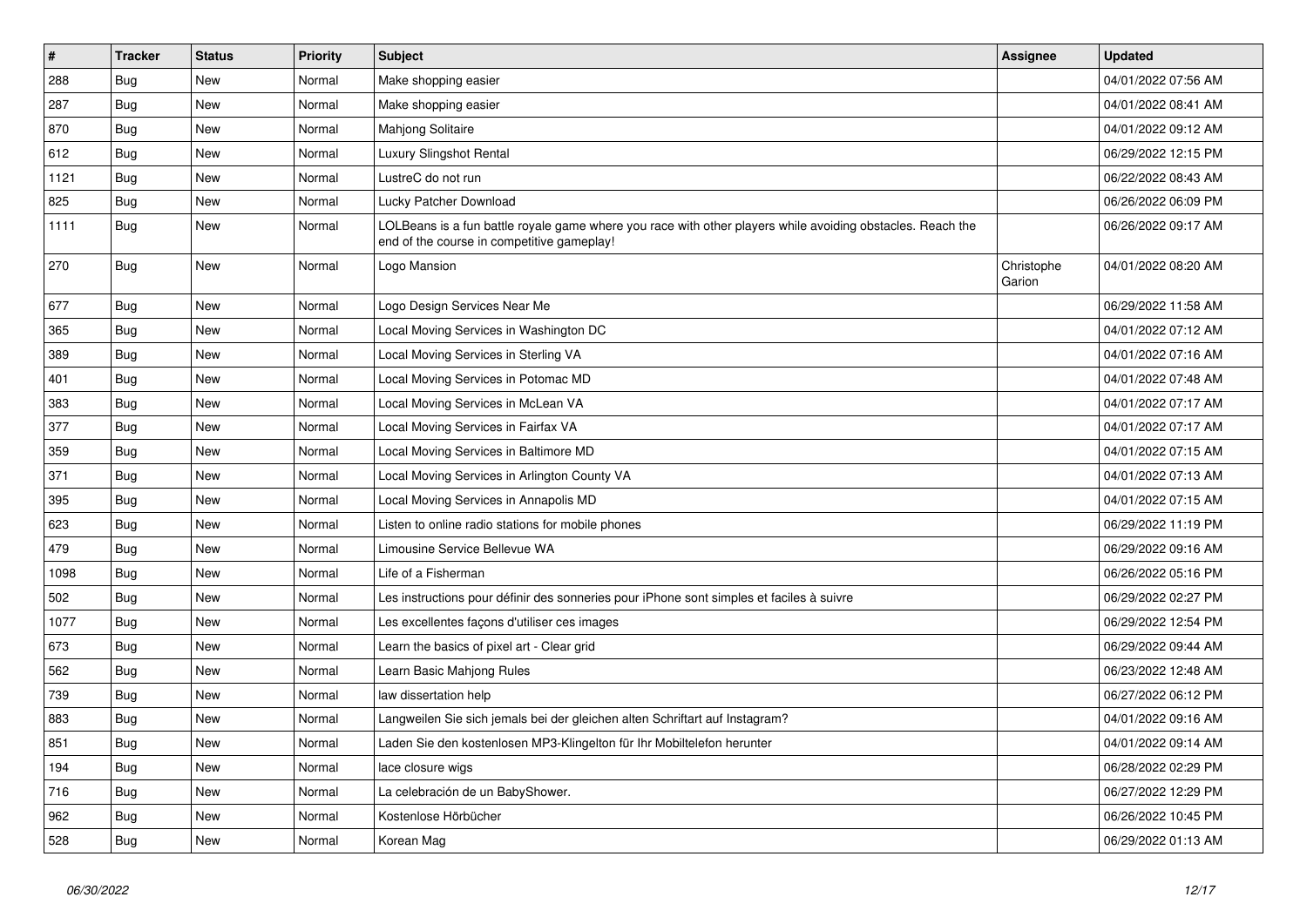| $\vert$ # | <b>Tracker</b> | <b>Status</b> | <b>Priority</b> | <b>Subject</b>                                                                                                  | Assignee               | <b>Updated</b>      |
|-----------|----------------|---------------|-----------------|-----------------------------------------------------------------------------------------------------------------|------------------------|---------------------|
| 534       | <b>Bug</b>     | New           | Normal          | Know how to initiate cash app refund by contacting the technical team                                           | Pierre-Loïc<br>Garoche | 06/29/2022 03:23 PM |
| 663       | Bug            | <b>New</b>    | Normal          | Know how the Cash app twitches words in a detailed way.                                                         | Pierre-Loïc<br>Garoche | 06/28/2022 07:08 PM |
| 1119      | Bug            | <b>New</b>    | Normal          | Klondike Solitaire                                                                                              |                        | 06/27/2022 03:00 PM |
| 1016      | Bug            | New           | Normal          | Klondike Solitaire                                                                                              |                        | 05/12/2022 09:03 AM |
| 873       | Bug            | <b>New</b>    | Normal          | Klingeltöne mp3                                                                                                 |                        | 04/13/2022 11:03 AM |
| 893       | Bug            | <b>New</b>    | Normal          | klingeltone                                                                                                     |                        | 04/13/2022 11:06 AM |
| 119       | Bug            | <b>New</b>    | Normal          | klhjigyu                                                                                                        |                        | 06/29/2022 06:19 PM |
| 656       | Bug            | <b>New</b>    | Normal          | Kiwi Nutrition Facts And Health Benefits                                                                        |                        | 06/28/2022 08:54 PM |
| 566       | <b>Bug</b>     | New           | Normal          | Kinemaster Pro Download - los App Review                                                                        |                        | 04/01/2022 09:27 AM |
| 88        | <b>Bug</b>     | New           | Normal          | kind2 output: When for node arguments                                                                           | Pierre-Loïc<br>Garoche | 06/29/2022 11:10 PM |
| 596       | Bug            | <b>New</b>    | Normal          | Kids Games                                                                                                      |                        | 06/27/2022 04:08 AM |
| 304       | Bug            | <b>New</b>    | Normal          | Keyless Entry Services in Norcross GA                                                                           |                        | 04/01/2022 07:19 AM |
| 805       | <b>Bug</b>     | New           | Normal          | Ketamine Online Store                                                                                           | Christophe<br>Garion   | 06/28/2022 10:04 PM |
| 367       | Bug            | New           | Normal          | Junk Removal Services in Washington DC                                                                          |                        | 04/01/2022 07:12 AM |
| 391       | Bug            | New           | Normal          | Junk Removal Services in Sterling VA                                                                            |                        | 04/01/2022 07:16 AM |
| 403       | Bug            | New           | Normal          | Junk Removal Services in Potomac MD                                                                             |                        | 04/01/2022 07:47 AM |
| 385       | Bug            | <b>New</b>    | Normal          | Junk Removal Services in McLean VA                                                                              |                        | 04/01/2022 07:15 AM |
| 379       | <b>Bug</b>     | <b>New</b>    | Normal          | Junk Removal Services in Fairfax VA                                                                             |                        | 04/01/2022 07:17 AM |
| 361       | Bug            | <b>New</b>    | Normal          | Junk Removal Services in Baltimore MD                                                                           |                        | 04/01/2022 07:13 AM |
| 373       | <b>Bug</b>     | New           | Normal          | Junk Removal Services in Arlington County VA                                                                    |                        | 04/01/2022 07:18 AM |
| 397       | Bug            | <b>New</b>    | Normal          | Junk Removal Services in Annapolis MD                                                                           |                        | 04/01/2022 07:15 AM |
| 653       | Bug            | <b>New</b>    | Normal          | Jujube (Jinjoles): Properties And Health Benefits                                                               |                        | 06/27/2022 08:47 AM |
| 670       | Bug            | <b>New</b>    | Normal          | JTWhatsApp Apk - The New and Improved WhatsApp                                                                  |                        | 06/28/2022 12:32 PM |
| 842       | <b>Bug</b>     | New           | Normal          | Join the fun game                                                                                               |                        | 04/01/2022 08:58 AM |
| 163       | <b>Bug</b>     | New           | Normal          | jknjopl[                                                                                                        |                        | 04/01/2022 07:58 AM |
| 262       | <b>Bug</b>     | New           | Normal          | It this true to dealing Wuth                                                                                    |                        | 06/29/2022 06:48 AM |
| 210       | <b>Bug</b>     | New           | Normal          | Issue with check symbol in Cash App? Dial assist number with calling Cash App customer service phone<br>number. |                        | 06/28/2022 09:09 AM |
| 269       | <b>Bug</b>     | <b>New</b>    | Normal          | Is there such a site for app design?                                                                            | Anonymous              | 06/29/2022 11:19 PM |
| 1127      | <b>Bug</b>     | New           | Normal          | Is there any support to find Google Feud answers?                                                               |                        | 06/27/2022 04:27 AM |
| 999       | i Bug          | New           | Normal          | Is there a way to find Google Feud answers?                                                                     |                        | 06/28/2022 01:27 AM |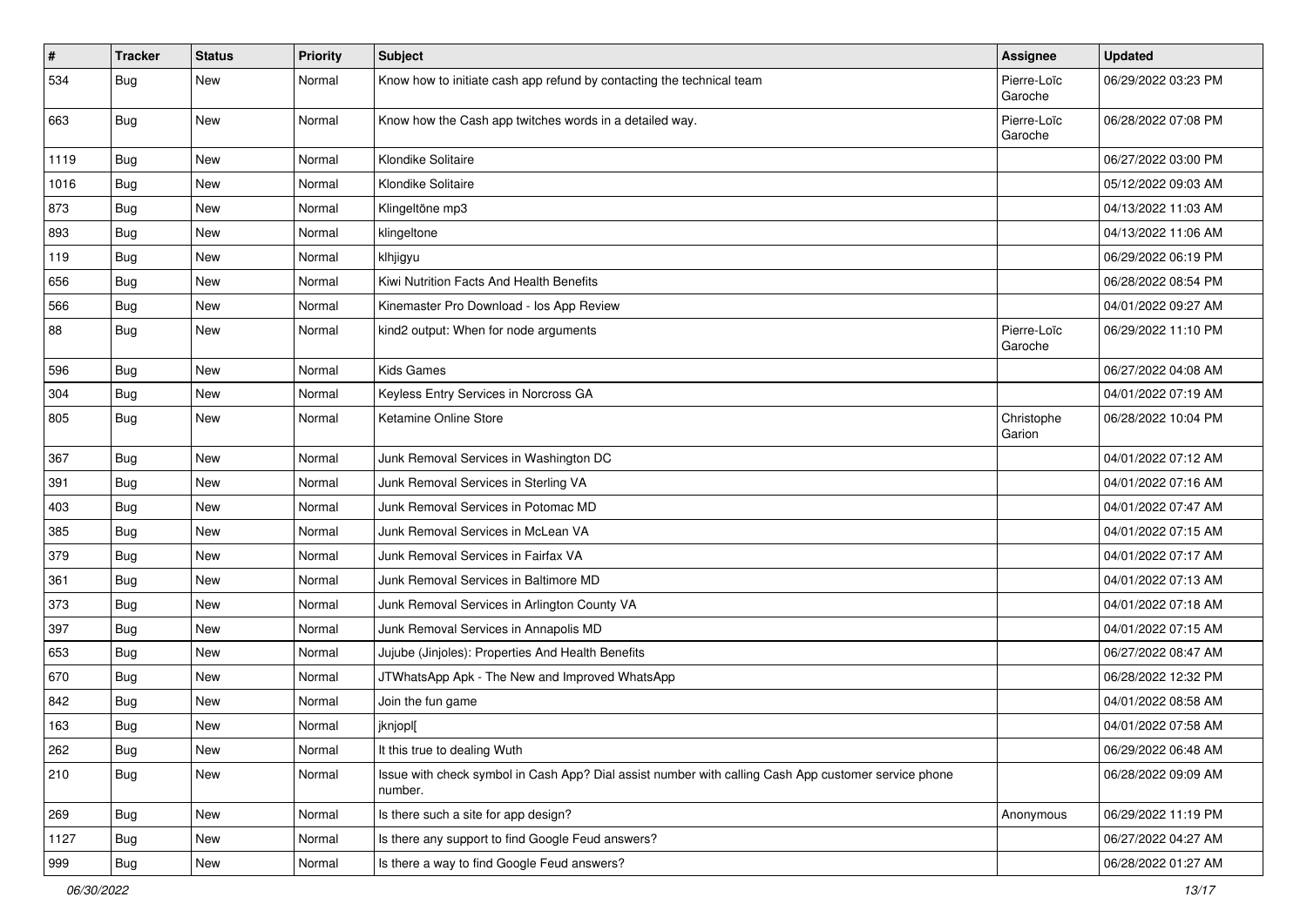| $\#$ | <b>Tracker</b> | <b>Status</b> | <b>Priority</b> | Subject                                                                                      | Assignee               | <b>Updated</b>      |
|------|----------------|---------------|-----------------|----------------------------------------------------------------------------------------------|------------------------|---------------------|
| 231  | Bug            | <b>New</b>    | Normal          | Is the ringtone download difficult or not?                                                   | Pierre-Loïc<br>Garoche | 06/28/2022 04:48 AM |
| 1015 | Bug            | <b>New</b>    | Normal          | Is it possible to send books for free?                                                       |                        | 05/11/2022 04:05 PM |
| 998  | Bug            | <b>New</b>    | Normal          | Is It Hard to Solve Wordle An                                                                |                        | 06/27/2022 12:24 AM |
| 1116 | Bug            | <b>New</b>    | Normal          | ipTV smarts pro                                                                              |                        | 06/29/2022 09:27 AM |
| 993  | <b>Bug</b>     | <b>New</b>    | Normal          | IO Games Free Online                                                                         |                        | 06/26/2022 09:41 AM |
| 788  | <b>Bug</b>     | <b>New</b>    | Normal          | Intro Maker Mod APK                                                                          |                        | 06/29/2022 09:13 PM |
| 225  | <b>Bug</b>     | New           | Normal          | instant personal loan                                                                        |                        | 06/29/2022 06:37 AM |
| 176  | <b>Bug</b>     | <b>New</b>    | Normal          | instant loan without documents                                                               |                        | 06/18/2022 01:43 PM |
| 167  | Bug            | <b>New</b>    | Normal          | instant loan without documents                                                               | Anonymous              | 06/28/2022 07:35 PM |
| 568  | <b>Bug</b>     | <b>New</b>    | Normal          | Instale a versão mais recente do YouTube Premium                                             |                        | 06/27/2022 08:56 PM |
| 748  | Bug            | <b>New</b>    | Normal          | Il y a quelques façons d'obtenir des sonneries gratuites pour votre iPhone                   |                        | 06/26/2022 11:24 PM |
| 1072 | Bug            | <b>New</b>    | Normal          | ii.start canon                                                                               |                        | 06/21/2022 06:56 PM |
| 1013 | <b>Bug</b>     | <b>New</b>    | Normal          | ij.start canon                                                                               |                        | 05/11/2022 11:31 AM |
| 950  | Bug            | <b>New</b>    | Normal          | ii.start canon                                                                               |                        | 06/26/2022 04:35 AM |
| 943  | Bug            | New           | Normal          | ii.start canon                                                                               |                        | 04/13/2022 08:52 AM |
| 525  | Bug            | <b>New</b>    | Normal          | If you don't have a QR code: How to activate cash app card in app                            |                        | 06/29/2022 09:16 PM |
| 604  | Bug            | <b>New</b>    | Normal          | Idle Game Online                                                                             |                        | 06/29/2022 09:21 PM |
| 1104 | Bug            | <b>New</b>    | Normal          | Idle game fix bug                                                                            |                        | 06/26/2022 06:52 PM |
| 1103 | <b>Bug</b>     | <b>New</b>    | Normal          | Idle game fix bug                                                                            |                        | 06/25/2022 09:08 PM |
| 1031 | Bug            | New           | Normal          | <b>IAFT Traders Union</b>                                                                    |                        | 05/16/2022 03:14 PM |
| 1030 | <b>Bug</b>     | <b>New</b>    | Normal          | <b>IAFT Traders Union</b>                                                                    |                        | 05/16/2022 03:13 PM |
| 736  | Bug            | <b>New</b>    | Normal          | I Want to Edit in My Website (transfer-factor.net) Unfortunately, Unable to Edit It          |                        | 06/24/2022 07:32 AM |
| 711  | <b>Bug</b>     | <b>New</b>    | Normal          | Human Fall Flat Apk Download                                                                 |                        | 06/28/2022 08:27 PM |
| 123  | <b>Bug</b>     | <b>New</b>    | Normal          | https://www.reddit.com/r/NRLgrandfinal2020/                                                  |                        | 06/28/2022 06:50 PM |
| 124  | <b>Bug</b>     | New           | Normal          | https://www.bigmarker.com/ustvpass/LIVE-Atlanta-Falcons-vs-Carolina-Panthers-NFL-Week-8-Game |                        | 04/01/2022 07:55 AM |
| 486  | <b>Bug</b>     | <b>New</b>    | Low             | <b>HP Wireless Printer Setup</b>                                                             | Anonymous              | 06/29/2022 11:48 PM |
| 238  | <b>Bug</b>     | <b>New</b>    | Low             | HP Printer Assistant Software   Download & Install HP Assistant                              |                        | 04/01/2022 08:16 AM |
| 236  | Bug            | New           | Normal          | HP Printer Assistant Software   Download & Install HP Assistant                              |                        | 04/01/2022 08:16 AM |
| 235  | Bug            | New           | Low             | HP Printer Assistant Software   Download & Install HP Assistant                              |                        | 06/27/2022 10:48 AM |
| 117  | Bug            | New           | Normal          | How to Watch Cowboys vs Cardinals Game Live Stream FREE TV                                   |                        | 04/01/2022 08:08 AM |
| 689  | <b>Bug</b>     | New           | Normal          | How to use twitch.tv/activate?                                                               |                        | 06/28/2022 10:48 PM |
| 688  | <b>Bug</b>     | New           | Normal          | How to use twitch.tv/activate?                                                               |                        | 06/24/2022 04:16 AM |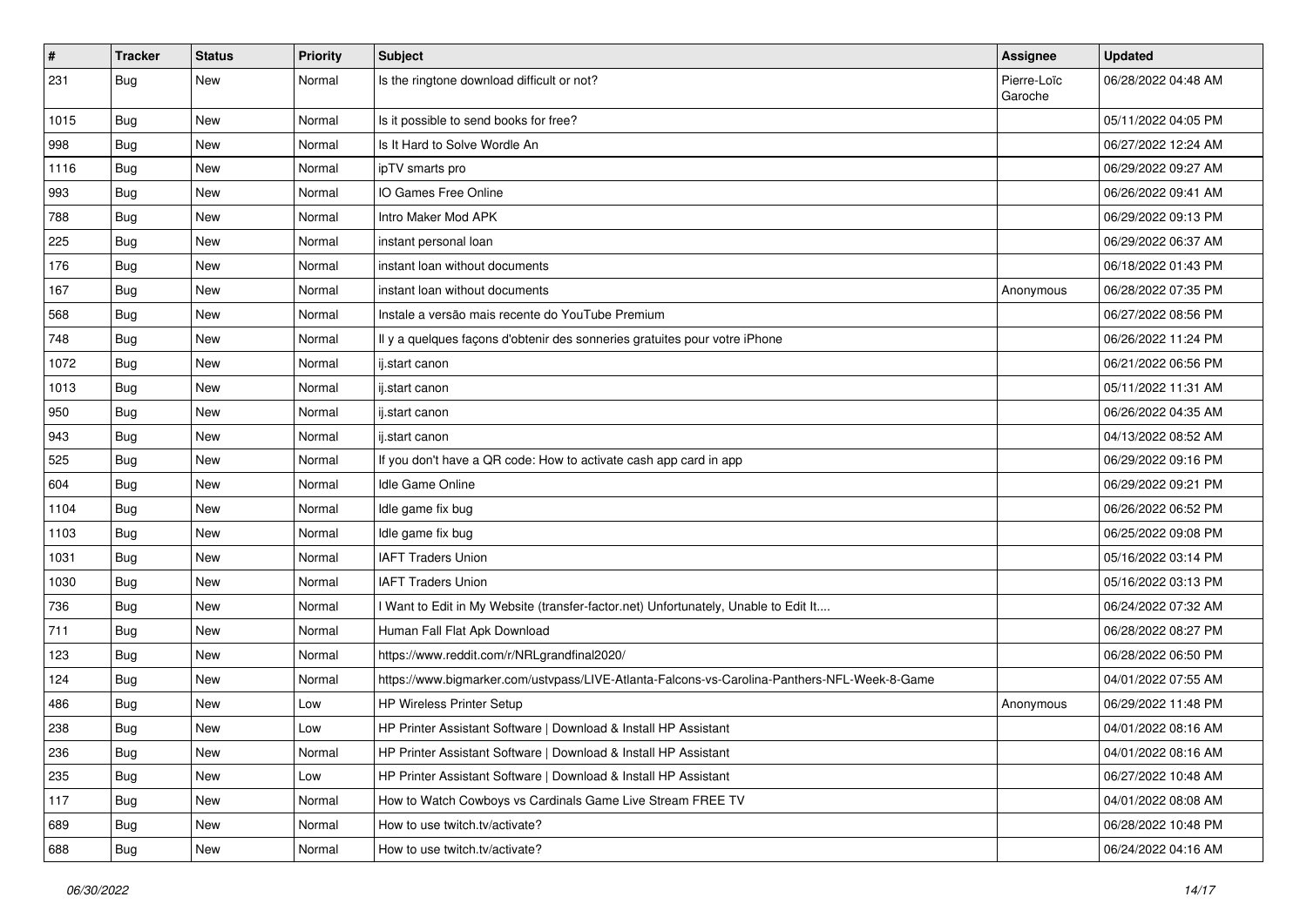| $\vert$ # | <b>Tracker</b> | <b>Status</b> | <b>Priority</b> | <b>Subject</b>                                                            | <b>Assignee</b>        | <b>Updated</b>      |
|-----------|----------------|---------------|-----------------|---------------------------------------------------------------------------|------------------------|---------------------|
| 687       | Bug            | New           | Normal          | How to use twitch.tv/activate?                                            |                        | 06/29/2022 10:39 PM |
| 1060      | Bug            | <b>New</b>    | Normal          | How to Use Panda Helper to Speed Up Your iOS                              |                        | 05/28/2022 09:12 AM |
| 1080      | Bug            | New           | Normal          | How to use Math Wallet   Nexo wallet   CoinTiger Exchange                 |                        | 06/15/2022 11:56 AM |
| 267       | Bug            | <b>New</b>    | Normal          | How To Use Internet Radio Services To Listen To Your Favorite Songs       |                        | 06/29/2022 11:06 PM |
| 1042      | Bug            | <b>New</b>    | Normal          | How to set up direct deposit on cash app?                                 |                        | 05/25/2022 01:17 PM |
| 854       | <b>Bug</b>     | <b>New</b>    | Normal          | How To Resolve Password Problems Through Facebook Customer Service?       |                        | 04/09/2022 06:11 PM |
| 1035      | <b>Bug</b>     | New           | Normal          | how to relieve spam score                                                 | Pierre-Loïc<br>Garoche | 05/18/2022 11:39 AM |
| 1032      | Bug            | <b>New</b>    | Normal          | How To Play The Wordle Game                                               |                        | 05/17/2022 10:37 AM |
| 763       | <b>Bug</b>     | New           | High            | How to Make a Ringtone on Your iPhone                                     |                        | 06/27/2022 04:16 PM |
| 709       | Bug            | New           | Normal          | How To Load Cash App Card At Walmart Without Having To Face Any Hassle?   |                        | 06/29/2022 03:26 AM |
| 747       | Bug            | <b>New</b>    | Normal          | How to Install Tyflex Plus on Your Android Device                         |                        | 06/26/2022 08:16 AM |
| 696       | Bug            | <b>New</b>    | Normal          | How to Install the TuMangaOnline App                                      |                        | 06/29/2022 08:48 PM |
| 885       | Bug            | New           | Normal          | How to Install the Tele Latino App For Android                            |                        | 03/28/2022 04:10 AM |
| 565       | <b>Bug</b>     | <b>New</b>    | Normal          | How To Install RepelisPlus On Your Android Phone?                         |                        | 06/28/2022 09:46 AM |
| 564       | Bug            | New           | Normal          | How To Install RepelisPlus On Your Android Phone?                         |                        | 06/29/2022 05:11 AM |
| 1039      | <b>Bug</b>     | <b>New</b>    | Normal          | How to Get Tickmill Bonuses for Free                                      |                        | 05/26/2022 05:43 PM |
| 785       | Bug            | New           | Normal          | How To Get Money Off Cash App Without Card Or With A Card?                |                        | 06/28/2022 11:35 AM |
| 694       | Bug            | New           | Normal          | How to Get Guidance On How To Cash App Withdrawal Limit?                  | Christophe<br>Garion   | 06/29/2022 03:09 PM |
| 1014      | Bug            | New           | Normal          | how to get chime routing and account number? chime routing number florida |                        | 05/11/2022 12:42 PM |
| 1079      | <b>Bug</b>     | New           | Normal          | How to get cheap psychology assignment?                                   |                        | 06/15/2022 06:00 AM |
| 1069      | Bug            | New           | Normal          | how to get cash app support phone number 24*7 available                   |                        | 06/29/2022 05:37 PM |
| 574       | Bug            | <b>New</b>    | Normal          | How to fix the Epson printer offline issue due to a wired connection?     |                        | 06/29/2022 10:23 AM |
| 541       | <b>Bug</b>     | New           | Normal          | How to fix the cash app payment failed errors?                            |                        | 06/28/2022 10:56 PM |
| 1038      | <b>Bug</b>     | New           | Normal          | How to Fix Canon Printer Offline ISsue                                    | Pierre-Loïc<br>Garoche | 05/27/2022 05:25 AM |
| 591       | <b>Bug</b>     | <b>New</b>    | Normal          | How To Find Facebook Modifications For Your Spotify Premium Apk?          |                        | 06/29/2022 12:40 AM |
| 1129      | Bug            | New           | Normal          | how to enable direct deposit on cash app?                                 |                        | 06/28/2022 10:44 AM |
| 966       | Bug            | <b>New</b>    | Normal          | How to Download the Filmes                                                |                        | 06/27/2022 03:25 AM |
| 826       | <b>Bug</b>     | New           | Normal          | How to Dowload MXL TV Premium                                             |                        | 05/26/2022 03:34 PM |
| 984       | Bug            | New           | Normal          | How to disable, permanently delete Twitter account on phone, PC           |                        | 06/26/2022 08:28 AM |
| 697       | Bug            | New           | Normal          | How to Descargar Pura TV For Android                                      |                        | 06/28/2022 04:43 PM |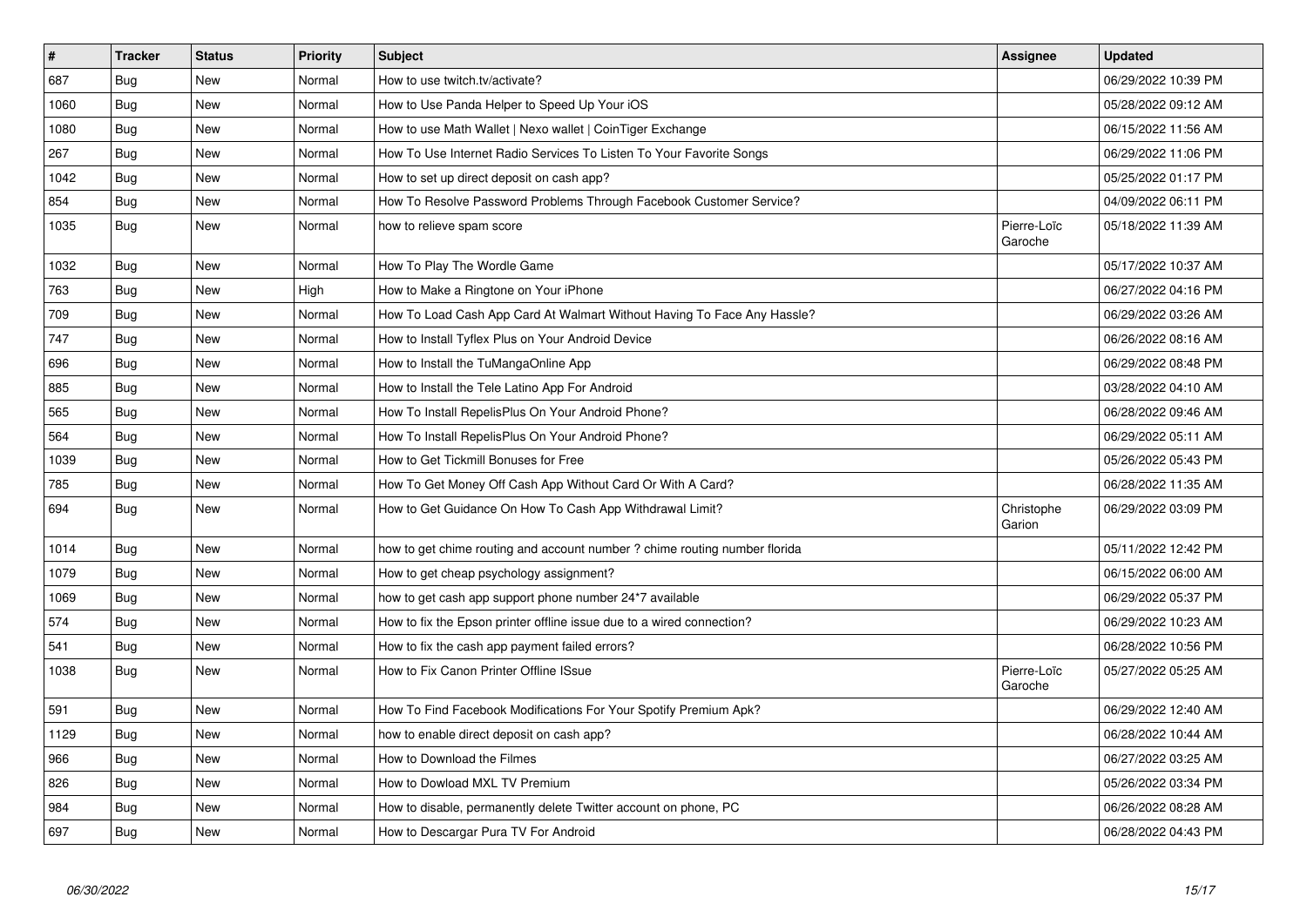| $\pmb{\#}$ | <b>Tracker</b> | <b>Status</b> | <b>Priority</b> | Subject                                                                          | <b>Assignee</b>        | <b>Updated</b>      |
|------------|----------------|---------------|-----------------|----------------------------------------------------------------------------------|------------------------|---------------------|
| 976        | <b>Bug</b>     | New           | Normal          | How to delete the cash app account history right now?                            | Hamza<br>Bourbouh      | 06/28/2022 11:22 AM |
| 1064       | Bug            | New           | Normal          | How to delete Cash App history?                                                  | Pierre-Loïc<br>Garoche | 06/11/2022 10:29 AM |
| 1101       | Bug            | <b>New</b>    | Normal          | How to Delete Cash App History at once?                                          |                        | 06/27/2022 01:33 PM |
| 533        | <b>Bug</b>     | New           | Normal          | How to complete the homework assignments in economics in the easiest way?        |                        | 06/28/2022 06:26 PM |
| 1024       | <b>Bug</b>     | New           | Normal          | How to choose the right broker                                                   |                        | 06/25/2022 06:23 PM |
| 536        | Bug            | New           | Normal          | How to check the balance on the cash app card                                    | Hamza<br>Bourbouh      | 06/29/2022 01:17 PM |
| 518        | <b>Bug</b>     | <b>New</b>    | Normal          | How To Check The Balance Of Cash App Account By Taking Cash App Support?         |                        | 06/28/2022 08:51 PM |
| 1025       | <b>Bug</b>     | New           | Normal          | how to change the logo in wordpress                                              |                        | 06/25/2022 06:20 PM |
| 1009       | Bug            | New           | Normal          | How to change routing number on Cash App?                                        |                        | 05/11/2022 07:13 AM |
| 906        | <b>Bug</b>     | <b>New</b>    | Normal          | How To Change Cash App From Business To Personal Account For Any Reasons?        |                        | 04/04/2022 09:57 AM |
| 882        | Bug            | New           | Normal          | How to change bank account on cash app?                                          |                        | 04/01/2022 09:16 AM |
| 852        | <b>Bug</b>     | New           | Normal          | How to cancel your French Bee flight within 24 hours?                            |                        | 04/01/2022 09:13 AM |
| 972        | <b>Bug</b>     | New           | Normal          | How To Borrow Money From The Cash App? Get To Know About The Same                |                        | 04/25/2022 07:30 AM |
| 678        | Bug            | New           | Normal          | How to be a winner in buidnow gg                                                 |                        | 06/29/2022 06:31 PM |
| 762        | Bug            | New           | Normal          | How To Add Money To A Cash App Card If Struggling With Low Amount?               |                        | 06/29/2022 10:53 AM |
| 784        | <b>Bug</b>     | New           | Normal          | How To Add Money On Cash App Card And Check The Funds?                           |                        | 06/28/2022 12:36 PM |
| 1115       | <b>Bug</b>     | New           | Normal          | How to access your saved favorite Tiktok                                         |                        | 06/28/2022 03:59 PM |
| 217        | <b>Bug</b>     | New           | Normal          | How this service matter most?                                                    |                        | 06/29/2022 11:28 AM |
| 738        | <b>Bug</b>     | New           | Normal          | How Much Amount Do I Get Using The Referral Code For Cash App?                   |                        | 06/27/2022 03:58 PM |
| 571        | <b>Bug</b>     | New           | Normal          | How may the Cash app dispute your trade?                                         | Pierre-Loïc<br>Garoche | 06/29/2022 09:47 AM |
| 955        | Bug            | New           | Normal          | How Long Does Verification Take On Cash App If You Apply For The Verification?   | Christophe<br>Garion   | 06/25/2022 10:50 PM |
| 916        | <b>Bug</b>     | New           | Normal          | How long does it take to write a book?                                           |                        | 04/07/2022 12:15 PM |
| 742        | <b>Bug</b>     | New           | Normal          | How Long Does Cash App Support Take To Respond For A Better Support?             |                        | 06/25/2022 11:00 PM |
| 633        | <b>Bug</b>     | New           | Normal          | How i can i solve my issue                                                       |                        | 04/01/2022 09:38 AM |
| 215        | <b>Bug</b>     | New           | Normal          | How For Top Level Cell Phone For You                                             |                        | 06/27/2022 09:19 PM |
| 928        | <b>Bug</b>     | New           | Normal          | How Does Sutton Bank Cash App Customer Service Help In Answering Your Questions? |                        | 04/12/2022 11:36 AM |
| 733        | <b>Bug</b>     | New           | Normal          | How does one go about getting a book deal?                                       |                        | 06/28/2022 06:35 PM |
| 524        | Bug            | New           | Normal          | How Does Google Account Recovery Work If Your Account Is Hacked?                 |                        | 06/29/2022 05:32 AM |
| 720        | <b>Bug</b>     | New           | Normal          | How does Cash App Phone Number provide a quick treatment?                        |                        | 06/27/2022 08:02 AM |
| 796        | Bug            | New           | Normal          | How Does Cash App ++ actually work and What is the process of it                 |                        | 06/29/2022 05:10 AM |